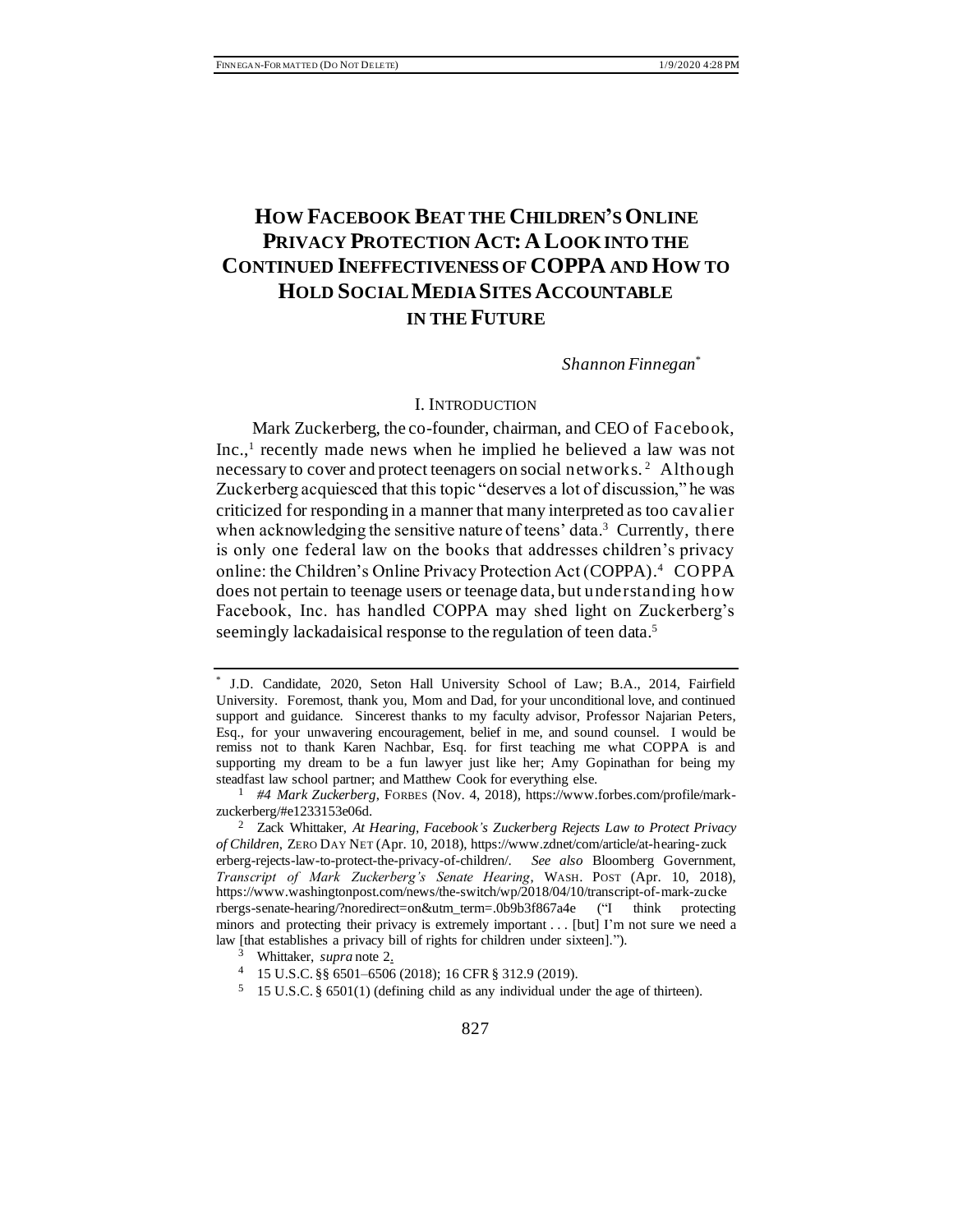<span id="page-1-2"></span><span id="page-1-1"></span><span id="page-1-0"></span>Since COPPA's enactment in 1998,<sup>6</sup> Instagram and Facebook (collectively "Facebook, Inc.")<sup>7</sup> have effectively managed to circumvent the requirements imposed on websites under COPPA by simply banning users under the age of thirteen from their websites.<sup>8</sup> This restriction does not adequately prevent children from accessing these websites. <sup>9</sup> Despite this, the Federal Trade Commission (FTC)—the agency tasked with the enforcement of COPPA—has accepted this practice as an acceptable means to determinatively fall outside the scope of COPPA regulations.

<span id="page-1-3"></span>Because the FTC has allowed Facebook, Inc., the largest social networking company in the world,<sup>10</sup> to easily circumvent the only federal general data privacy law currently effective, Zuckerberg's dispassion for a teenage privacy law is, in fact, unsurprising. Facebook, Inc.'s past circuitous approach to COPPA compliance exemplifies COPPA's continued ineffectiveness.<sup>11</sup> The vast ineffectiveness of COPPA, and the failure to adequately enforce it in a manner that promotes its underlying objectives, supports Zuckerberg's opinion that a law to regulate teenage data—if bearing any resemblance to COPPA—would likely be unnecessary.

This Comment will explore how the FTC can and should enforce COPPA in a way that would hold Facebook, Inc. accountable under the law. In Part II, this Comment will lay out the history of COPPA dating back to its enactment, highlight relevant components of COPPA, and provide a brief overview of the criticisms and studied ineffectiveness of the law. Part III will then examine Facebook, Inc.'s current policies regarding child-users on its sites Facebook and Instagram. Part IV will argue that the FTC's definition of "actual knowledge" unduly restricts the enforcement of COPPA and that Facebook, Inc. should be required to comply with COPPA's mandates because it has actual knowledge that there are children under thirteen using its sites. Part IV will also examine recent FTC

<sup>6</sup> *See* § 6502(b)(1).

<sup>7</sup> *What Are the Facebook Products?*, FACEBOOK, https://www.facebook.com/help/156 1485474074139?ref=dp (last visited Jan. 11, 2019).

<sup>8</sup> *Terms of Service*, FACEBOOK (Apr. 19, 2018), https://www.facebook.com/terms.php.

<sup>9</sup> A.R. Lauricella et al., *The Common Sense Census: Plugged-In Parents of Tweens and Teens*, COMMON SENSE MEDIA 15 (2016), https://www.commonsensemedia.org/sites/de fault/files/uploads/research/common-sense-parent-census\_whitepaper\_new-for-web.pdf (reporting that the average age when teens and tweens initially signed up for social media accounts was 12.6 years old).

<sup>10</sup> *Most Popular Social Networks Worldwide as of October 2018, Ranked by Active Users (in Millions)*, STATISTA, https://www.statista.com/statistics/272014/global-socialnetworks-ranked-by-number-of-users/ (last visited Nov. 2, 2018).

<sup>11</sup> *See* Lauren A. Matecki, Note, *Update: COPPA Is Ineffective Legislation! Next Steps for Protecting Youth Privacy Rights in the Social Networking Era*, 5 NW. J.L. &SOC. POL'Y 369 (2010).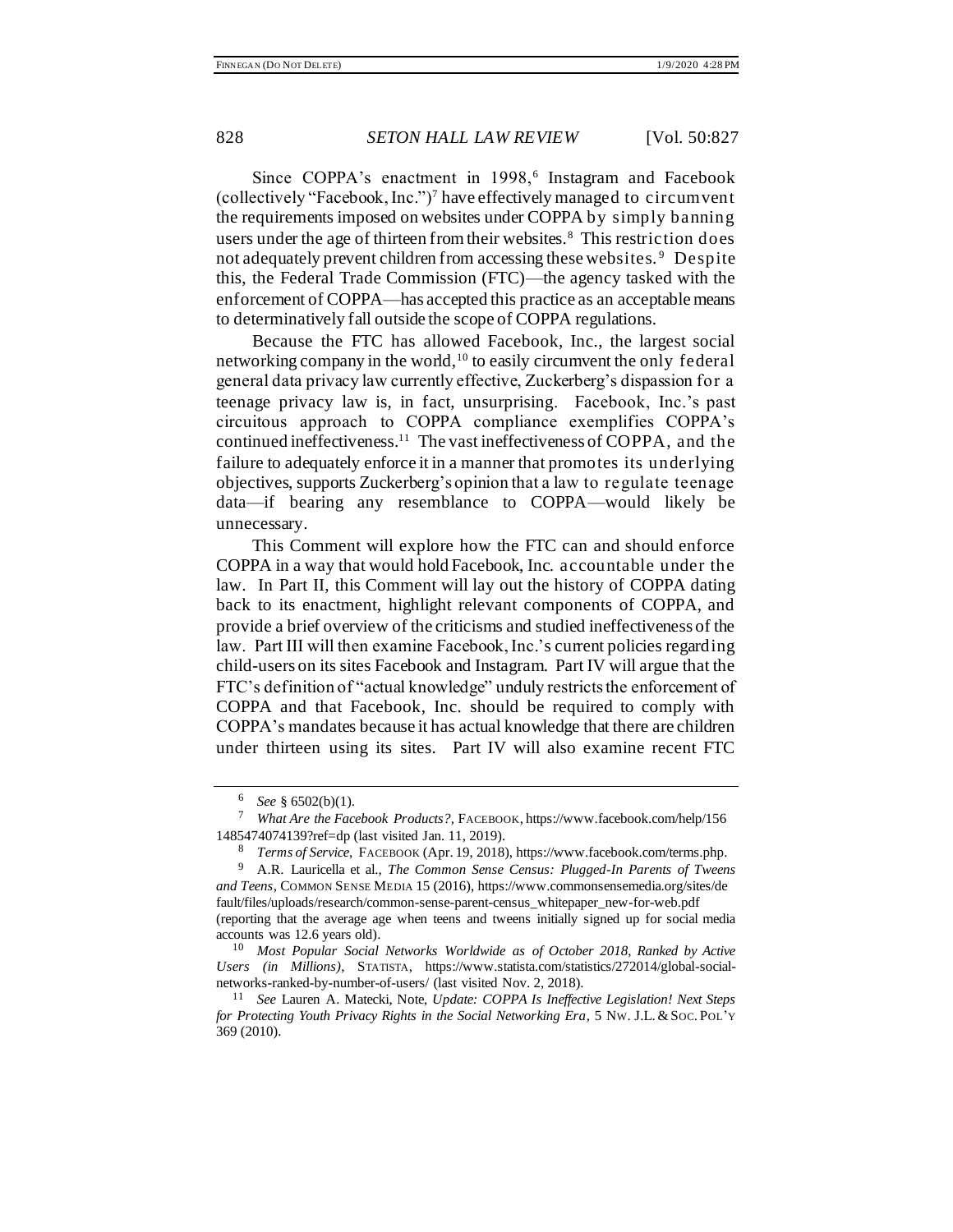settlements with other social media site operators and examine how these settlements further support enforcement against Facebook, Inc. In Part V, this Comment will argue that the time is ripe to demand Facebook, Inc.'s compliance with COPPA by examining how Facebook Inc. is already in compliance, where it must bridge the gaps, and how complying with COPPA can help Facebook, Inc. address growing social concern about data privacy. Finally, Part VI will conclude.

### II. HISTORY OF COPPA

### A. *Legislative History*

In response to growing concerns about the dissemination of children's personal information over the internet, Congress passed COPPA in 1998. <sup>12</sup> In anticipation of the passing of the law, the FTC spearheaded an effort in collecting data that indicates the prevalence of children internet users, along with the potential harms they face.<sup>13</sup> The report highlighted concerns about children's weakened ability to understand the harms of providing personal information to third parties through the internet, and about children being less privy to marketing techniques and so more susceptible to the tactics of online marketers and their deceptive trade practices.<sup>14</sup> Additionally, the FTC report highlighted the importance of enabling parents to maintain control over their children's use of the internet and what information their children share on the internet.<sup>15</sup> Specifically, the FTC argued that "it is a parent's role to have notice, access, and choice as to how their children's personal information is used and collected." <sup>16</sup> These concerns about data control and potentially harmful internet practices ultimately motivated Congress to enact COPPA.<sup>17</sup>

To address these concerns, Congress did not create a private right of action under COPPA, but instead vested the FTC with the power to enforce any violations of the act.<sup>18</sup> Specifically, Congress granted the FTC the authority to create a rule responding to COPPA.<sup>19</sup> Congress outlined the specific regulations and practices that websites would be required to follow

<sup>12</sup> *Id.*

 $\frac{13}{14}$  *Id.* 

<sup>14</sup> *Id.*

<sup>15</sup> *Id.* at 375.

 $\frac{16}{17}$  *Id.* 

<sup>17</sup> 15 U.S.C. §§ 6501–6506 (2018); 16 C.F.R. 312.1 (2019) (COPPA was enacted to "prohibit[] unfair or deceptive acts or practices in connection with the collection, use, and/or disclosure of personal information from and about children on the Internet.").

<sup>18</sup> 15 U.S.C. § 6502; 16 C.F.R. § 312.9.

<sup>19</sup> 15 U.S.C. § 6502.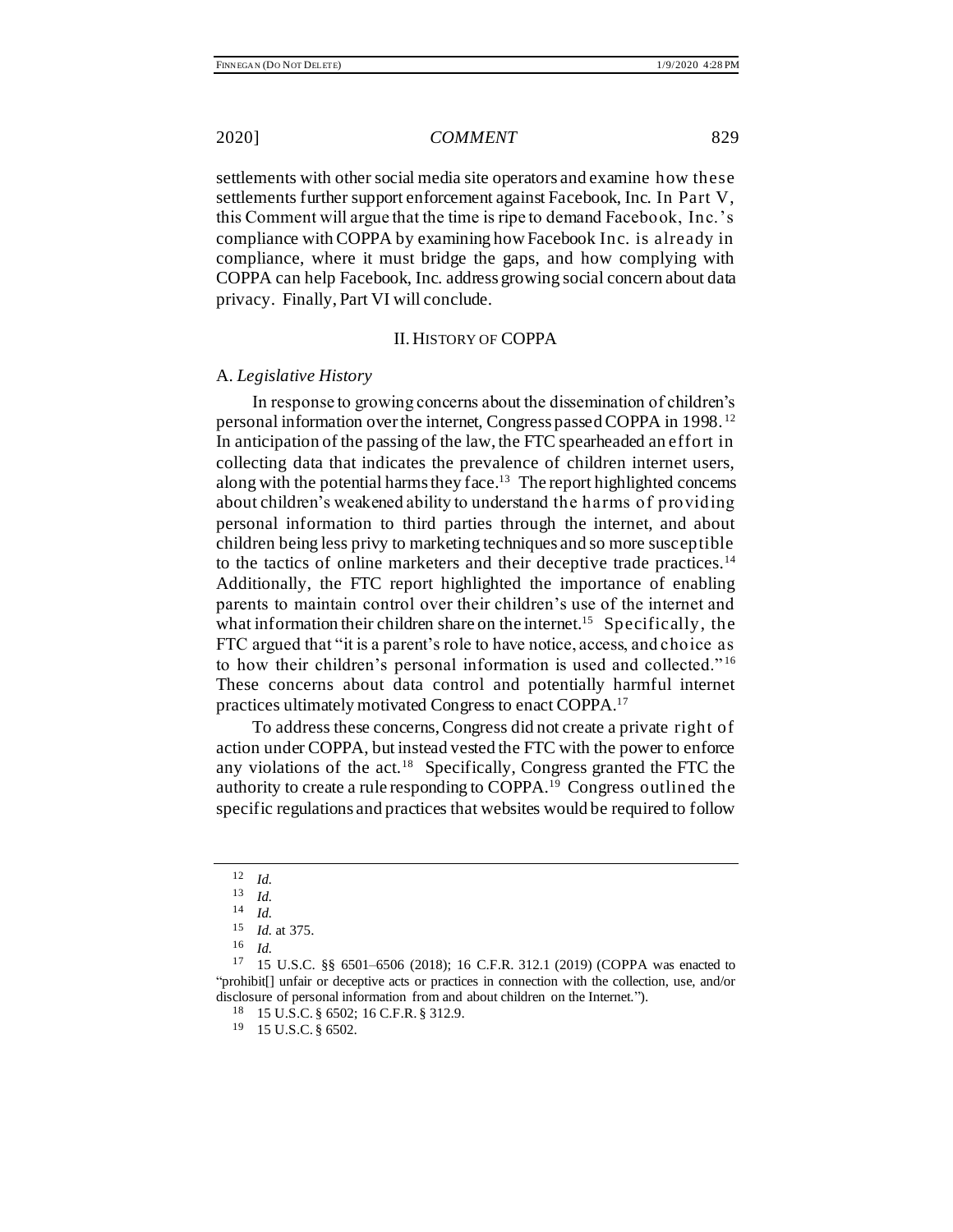to comply with the act.<sup>20</sup> As such, the FTC has promulgated the Children's Online Privacy Protection Rule ("the Rule"), which was made effective as of April 2000.<sup>21</sup> The Rule provides contextual guidelines for parents, children, and most importantly website companies who, theoretically, must conform their website functionality to comply with COPPA and the Rule.<sup>22</sup>

In the eighteen years since the enactment of COPPA, the internet has grown and the way data is stored, collected, and disseminated over the internet has become more complex and more prominent. "[I]n light of [these] changes in online technology," the FTC amended the Rule in 2013 to "clarify the scope of the Rule and strengthen its protections for children's personal information  $\ldots$ <sup>23</sup> The amendment modified certain definitions, updated COPPA's requirements, and included a new provision regarding data retention and deletion.<sup>24</sup> Despite these efforts to better align COPPA with the potential harms child internet users face, the 2013 revision still falls short in meeting its stated goals of protecting children's internet privacy.<sup>25</sup> Accordingly, the need to protect child privacy online remains strong and relevant.<sup>26</sup>

### <span id="page-3-0"></span>B. *Important Aspects of COPPA*

A more in-depth analysis of COPPA's text and the Rule provides insight into the scope of COPPA, its implications, and its effects. In general, COPPA prohibits any operator of a website directed to children, or any operator that has actual knowledge that it is collecting or maintaining personal information from a child, to collect personal information from a child in a manner that violates the provisions of the  $act.^{27}$  Although COPPA defines "child,"<sup>28</sup> "operator,"<sup>29</sup> and a "website directed to

<sup>26</sup> *See* Mary Madden et al., *Teens, Social Media, and Privacy*, PEW RES. CTR. (May 21, 2013), http://www.pewinternet.org/2013/05/21/teens-social-media-and-privacy/ ("Teens are sharing more information about themselves on social media sites than they did in the past.").

 $27$  16 C.F.R. § 312.3.

<sup>28</sup> COPPA defines "child" as "an individual under the age of 13." *Id.* § 312.2.

<sup>29</sup> COPPA defines "operator" as:

[A]ny person who operates a website located on the Internet or an online

<sup>20</sup> *Id.*

<sup>21</sup> 16 C.F.R. § 312.

<sup>22</sup> *Id.* 

<sup>23</sup> Children's Online Privacy Protection Rule, 78 Fed. Reg. 3972 (Jan. 17, 2013) (to be codified at 16 C.F.R. pt. 312).

<sup>&</sup>lt;sup>24</sup> *Id.* Under the revision of the Rule, COPPA expanded its scope by expanding the definition of "personal information," "operator," and "website or online service directed at children." *Id.* These revisions meant that COPPA would also apply to third-party advertising networks and app and plug-in developers. *Id.*

<sup>25</sup> *See* Andrea M. Matwyshyn, *Of Teenagers and Tweenagers: Professor Allen's Critique of the Children's Online Privacy Protection Act in Historical Perspective*, 13 APA NEWSL. 7, 8 (2013).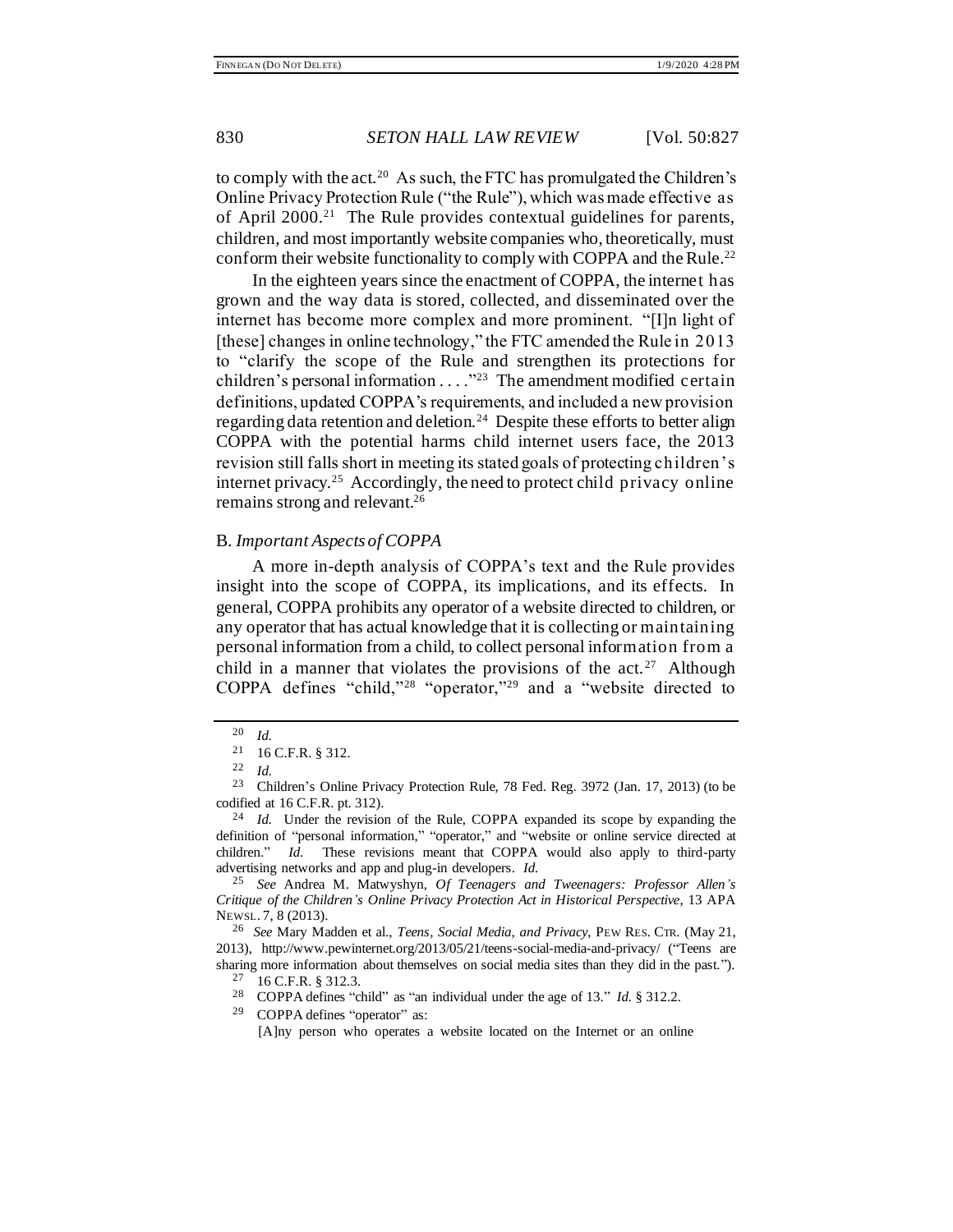children,"<sup>30</sup> it fails to explicitly define what it means to have "actual knowledge" of underage users.

COPPA seeks to accomplish its goal of ensuring safe websites for children by requiring a website operator to "[e]stablish and maintain reasonable procedures to protect the confidentiality, security, and integrity of the personal information collected from children;"<sup>31</sup> and to "[p]rovide notice on [its] website of what information it collects from children, how it uses such information, and its disclosure practices for such information."<sup>32</sup> COPPA also addresses the FTC's goal of enabling parental control of children's information by requiring a website operator to obtain "verifiable parental consent before any collection, use, and/or disclosure of personal information from children."<sup>33</sup> COPPA also requires website operators to provide parents with a reasonable way that they can review the personal information collected from their child.<sup>34</sup>

## C. *Brief Overview of Criticisms of COPPA*

Many critics have highlighted COPPA's adverse effects and continued ineffectiveness since its enactment.<sup>35</sup> Most prominently, critics attack COPPA's limited scope by highlighting the fact that the definition of child is limited to those under thirteen years of age.<sup>36</sup> In 2001, only a short time

*Id.* 

<sup>30</sup> A website is considered to be one directed at children when the visual content, the subject matter, and use of music, audio, or child-oriented activities and incentives give indication that the website or a portion of the website is directed towards children. *Id.*

<sup>31</sup> *Id.* § 312.3(e).

<sup>32</sup> *Id.* § 312.3(a). This notice must be prior to collecting or using the information. *Id.* § 312.4.

<sup>33</sup> 16 C.F.R. § 312.5(a)(1). Although COPPA outlines several exceptions in which the operator does not need to obtain parental consent, in general, any method to obtain consent must be reasonably calculated in light of available technology to ensure that the person providing consent is actually the child's parent. *Id.* § 312.5(b)(1).

<sup>34</sup> *Id.* § 312.3(c).

<sup>35</sup> *See* Matwyshyn, *supra* not[e 25.](#page-3-0) 

<sup>36</sup> *See id.* ("[A]ge thirteen appears to have been selected arbitrarily and developmentally illogically ... using the age of thirteen ... creates an irreconcilable conflict with the minority doctrine in contract law.").

service and who collects or maintains personal information from or about the users of or visitors to such web site or online service, or on whose behalf such information is collected or maintained, where such website or online service is operated for commercial purposes, including any person offering products or services for sale through that web site or online service, involving commerce: (a) Among the several States or with 1 or more foreign nations; (b) In any territory of the United States or in the District of Colombia, or between any such territory and (1) Another such territory, or (2) Any State or foreign nation; or (c) Between the District of Colombia and any State, territory, or foreign nation.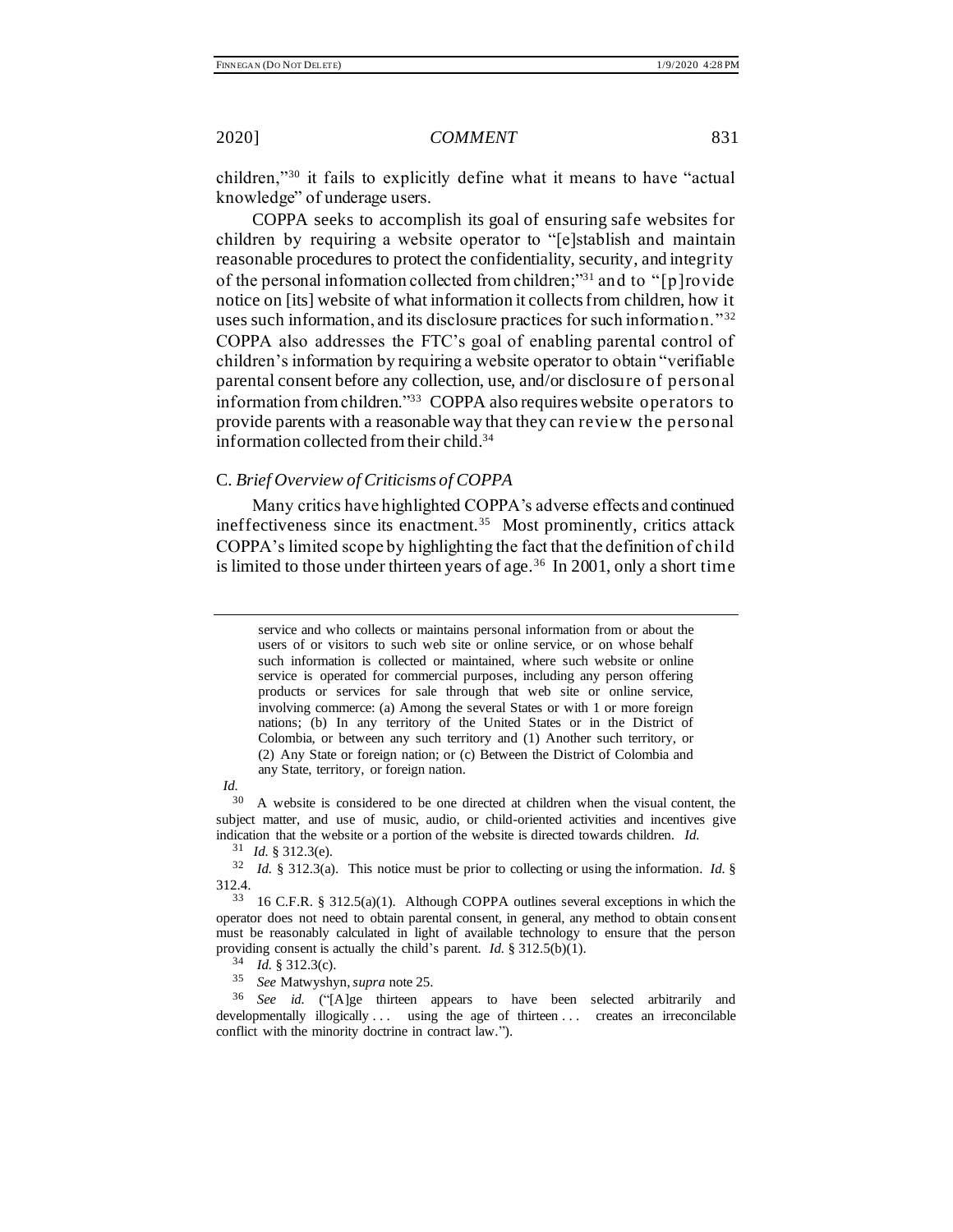<span id="page-5-0"></span>

after COPPA's enactment, Professor Anita L. Allen authored a comprehensive article outlining its ineffectiveness, entitled *Minor Distractions: Children, Privacy, and E-Commerce*. <sup>37</sup> Allen attributed COPPA's failures to many different factors but focused her inquiries into three main questions: (1) whether websites are complying with the requirements of COPPA, (2) whether parents are adequately supervising their children, and (3) whether the FTC has been willing and able to enforce the statute.<sup>38</sup> These three questions, posed just one year after COPPA went into effect, continue to be useful inquiries when examining the effectiveness of COPPA today.

As to the first question, Allen concluded that some websites comply and some do not, but she noted that an independent study at the time indicated "that most commercial Web sites [sic] geared for children ignore children's privacy and the requirements of COPPA."<sup>39</sup> Similarly, in 2002, the FTC published a Compliance Survey in which the Commission reported that full compliance with the Rule had yet to be attained and that better compliance was needed.<sup>40</sup> In 2007, the FTC filed a report to Congress that noted that "[t]he FTC's substantial, ongoing, commitment to business education has facilitated voluntary compliance with the Rule within the online industry."<sup>41</sup> This conclusion, however, may be more reflective of the FTC's flexible enforcement standards.<sup>42</sup>

The second inquiry raises issues that deal with whether parents have the capacity to adequately monitor their children's behavior online. Critics have noted that COPPA presumes that parents are available during their child's internet time and that it disregards the fact that often the children's technology skills are more advanced than their respective parents.<sup>43</sup> Children's technological savviness has also proven to be problematic in the general enforcement of COPPA because children often have the capacity to implement an immediate work-around to avoid any age-control limits that a

<sup>37</sup> Anita L. Allen, *Minor Distractions: Children, Privacy, and E-Commerce*, 38 HOUSTON L. REV. 751 (2001).

<sup>38</sup> Allen, *supra* note [37,](#page-5-0) at 767.

<sup>39</sup> Allen, *supra* note [37,](#page-5-0) at 767–68.

<sup>40</sup> FED. TRADE COMM'N, PROTECTING CHILDREN'S PRIVACY UNDER COPPA: A SURVEY ON COMPLIANCE 1–2 (2002), https://www.ftc.gov/sites/default/files/documents/rules/childre n%E2%80%99s-online-privacy-protection-rule-coppa/coppasurvey.pdf.

<sup>41</sup> FED. TRADE COMM'N, IMPLEMENTING THE CHILDREN'S ONLINE PRIVACY PROTECTION ACT: A REPORT TO CONGRESS 2 (2007) https://www.ftc.gov/sites/default/files/documents/rep orts/implementing-childrens-online-privacy-protection-act-federal-trade-commission-reportcongress/07coppa\_report\_to\_congress.pdf.

<sup>&</sup>lt;sup>42</sup> *Id.* (indicating that "[t]he agency's approach thus far has proven effective in applying the flexible standards of the COPPA Rule to new online services, such as social networking sites.").

<sup>43</sup> Matwyshyn, *supra* not[e 25,](#page-3-0) at 7–8.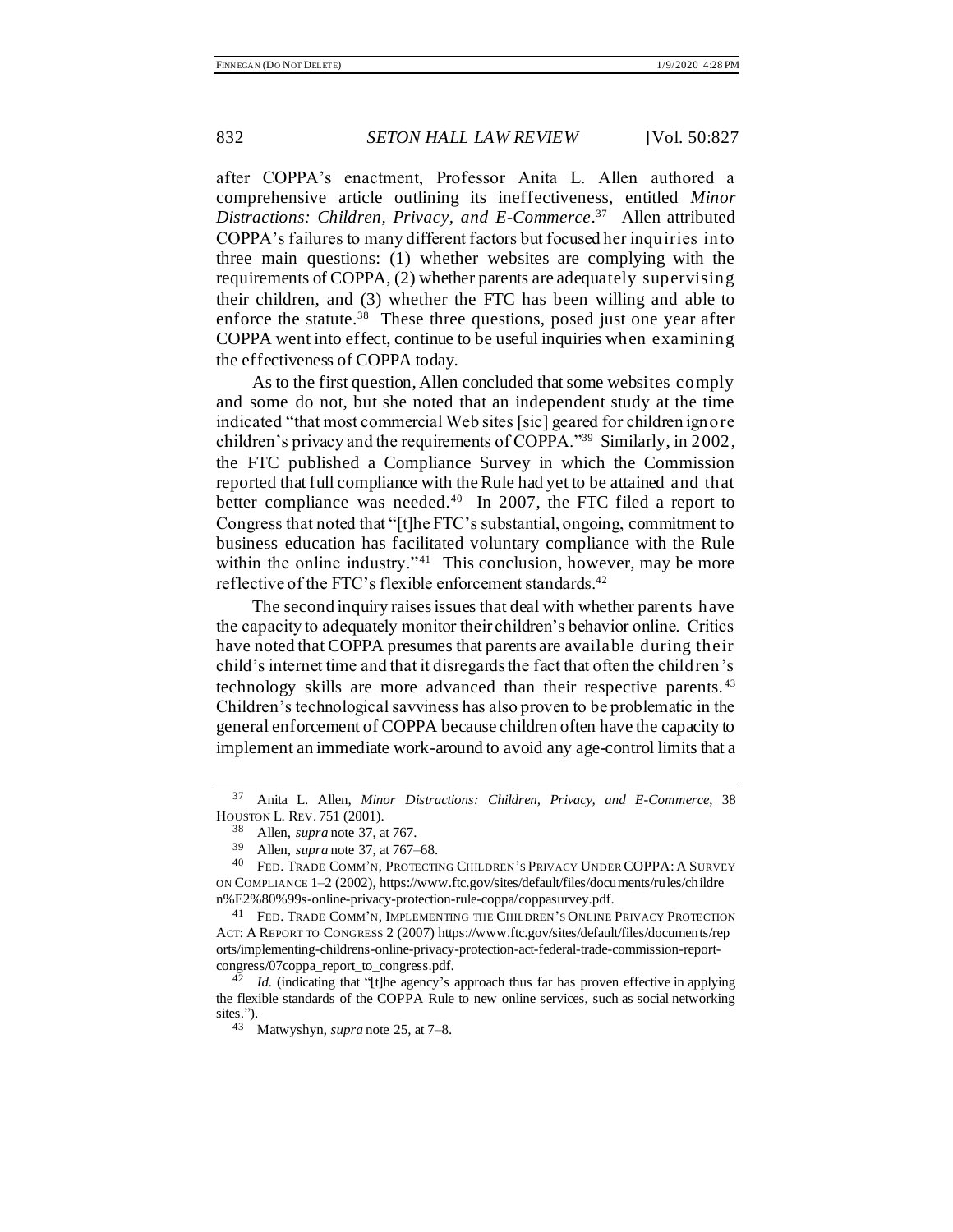<span id="page-6-0"></span>website operator may have in place.<sup>44</sup> For example, some child-users claim they are older than they actually are so they can access the website.<sup>45</sup>

Finally, Allen's third inquiry addresses the willingness and ability of FTC enforcement. Despite some FTC enforcement actions brought against a number of websites, app developers, and third-party service providers for violating COPPA,<sup>46</sup> generally, FTC's COPPA enforcement remains limited.<sup>47</sup> "[B]ecause COPPA grants no private rights of action to parents, enforcement of COPPA is the sole province of the FTC, which is ... understaffed and overburdened."<sup>48</sup> As argued in this Comment, the FTC enforcement standard should be more rigid.<sup>49</sup>

### III. HOW FACEBOOK, INC.CURRENTLY HANDLES COPPA COMPLIANCE

The criticisms of COPPA remain particularly relevant today within the context of social media websites. By looking at Facebook, Inc.—in particular its websites Facebook and Instagram—one can better understand the ease with which website operators evade COPPA's mandates.<sup>50</sup> Although these websites purport compliance with COPPA and have protocols in place to address children using their sites, the minimal actions taken by these sites have effectively made the existence of COPPA obsolete within the social media realm because the sites collect and unlawfully use children's data and personal information.

### A. *Current Facebook, Inc. Practices*

Social media maintains popularity among adults, teens, and even children. A Common Sense Media census report in 2016 in dicated that "parents reported that 56% of youth had their own social media accounts."<sup>51</sup> Particularly, the study showed that parents reported that the

<sup>44</sup> *Id.*; *see also* Amy Iverson, *Facebook and Instagram Are Cracking Down on Underage Users*, DESERET NEWS (Jul. 26, 2018), https://www.deseretnews.com/article/9000 25957/facebook-and-instagram-are-cracking-down-on-underage-users.html (Commenting on the potential harm that a child's misrepresentation of their age may have by prematurely exposing them to mature content. "Facebook would always believe the user was older than they truly were. Facebook may think a user is 21 several years before it is actually true, meaning that user could see ads for alcohol, gambling, or graphic violence meant only for adult users.").

<sup>45</sup> Matwyshyn, *supra* not[e 25,](#page-3-0) at 7–8.

<sup>46</sup> Irwin Reyes et al., *"Won't Somebody Think of the Children?" Examining COPPA Compliance at Scale*, 3 PROCEEDINGS ON PRIVACY ENHANCING TECHS. 63, 65 (2018).

<sup>47</sup> Matwyshyn, *supra* not[e 25,](#page-3-0) at 8.

<sup>48</sup> *Id.*

<sup>49</sup> *See infra* Section III. C.

<sup>50</sup> Facebook and Instagram are both owned by Facebook, Inc. *What Are the Facebook Products?*, *supra* note [7.](#page-1-0)

<sup>51</sup> Lauricella et al., *supra* note [9,](#page-1-1) at 15.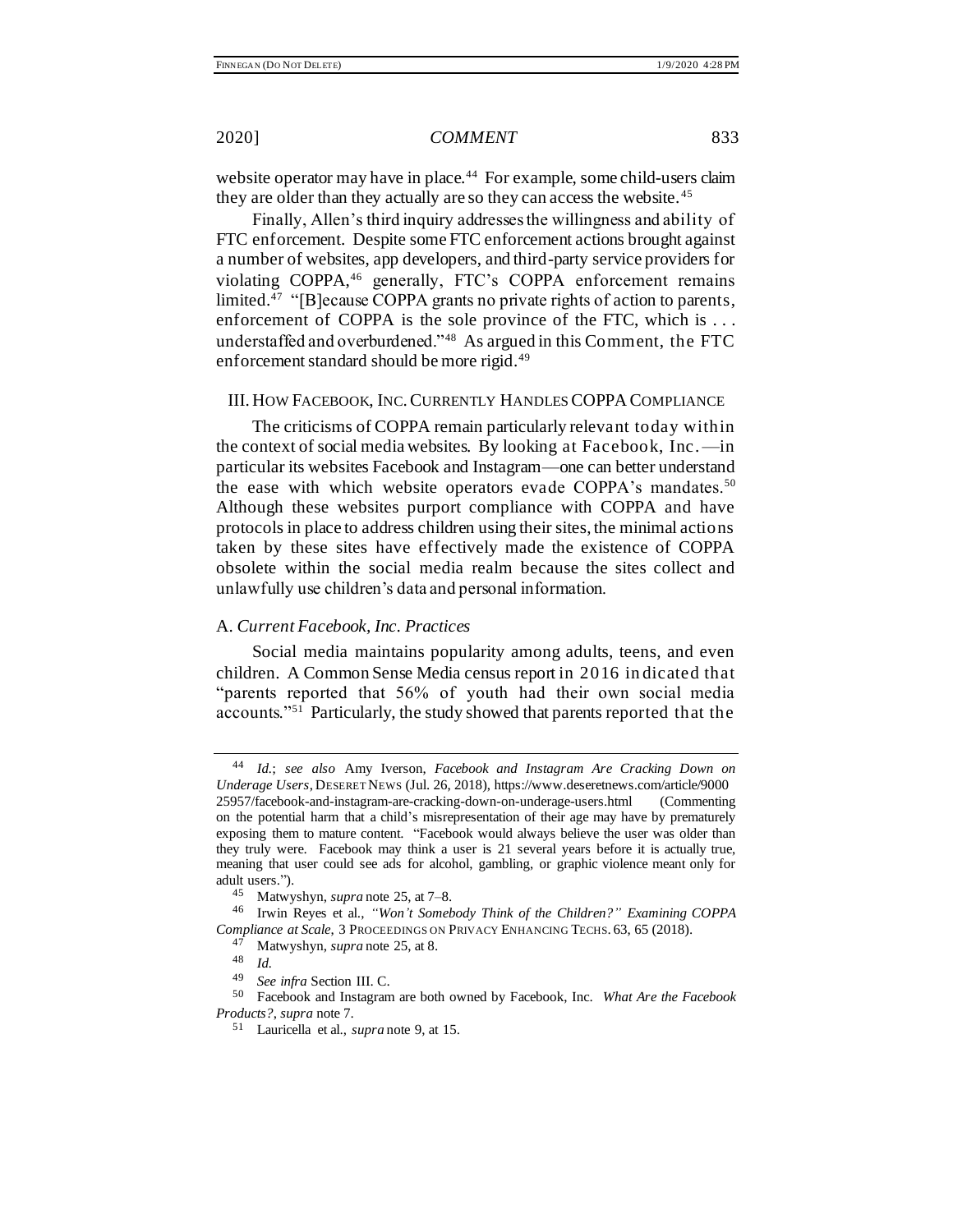average age when teens and tweens initially signed up for the social media accounts was 12.6 years old.<sup>52</sup> Statistics show that Facebook and Instagram are among the most popular social media sites for teens.<sup>53</sup> As of January 2019, Facebook is the leading social media site in the world with over 2.27 billion active users.<sup>54</sup> Instagram, a subsidiary of Facebook, Inc.,<sup>55</sup> as of January 2019 has one billion active users and is ranked as the sixth largest social media site in the world.<sup>56</sup>

<span id="page-7-2"></span><span id="page-7-1"></span><span id="page-7-0"></span>Because Facebook, Inc. owns and operates both Facebook and Instagram, the websites share similar practices.<sup>57</sup> Each website maintains separate terms and conditions, yet both say similar things.<sup>58</sup> Both websites' terms and conditions restrict the use of their websites to users who are at least thirteen years old.<sup>59</sup> This restriction is a direct, practical effect of

<sup>54</sup> *Most Popular Social Networks Worldwide as of January 2019, Ranked by Number of Active Users (in Millions)*, STATISTA, https://www.statista.com/statistics/272014/global-soci al-networks-ranked-by-number-of-users/ (last visited Jan. 5, 2019).

<sup>55</sup> *Terms of Use*, INSTAGRAM (Apr. 19, 2018), https://help.instagram.com/58106616558 1870. *See generally* Kurt Wagner, *Here's Why Facebook's \$1 Billion Instagram Acquisition Was Such a Great Deal*, RECODE (Apr. 9, 2017), https://www.recode.net/2017/4 /9/15235940/facebook-instagram-acquisition-anniversary (describing how Facebook, Inc. acquired Instagram in 2012 for \$1 billion. Instagram's evident success as a subsidiary of Facebook, Inc. sent a clear message to market leaders that if they "want to play truly big" they should "come work for Facebook.").

<sup>52</sup> *Id.*

<sup>53</sup> *See Most Popular Social Networks of Teenagers in the United States from 2012 to 2019*, STATISTA, https://www.statista.com/statistics/250172/social-network-usage-of-usteens-and-young-adults/ (last visited Sept. 24, 2019) (showing that Snapchat is the most popular social media site amongst teenagers in the United States). *See generally* John Shinal, *Mark Zuckerberg Couldn't Buy Snapchat Years Ago, and Now He's Close to Destroying the Company*, CNBC (July 12, 2017, 1:40 PM) https://www.cnbc.com/2017/07/1 2/how-mark-zuckerberg-has-used-instagram-to-crush-evan-spiegels-snap.html (describing how in 2013, Snapchat CEO Evan Spiegel rejected Facebook, Inc.'s offer to buy Snapchat for \$3 billion). Although Snapchat remains popular amongst teens, business insiders speculate that Facebook Inc's ability to mimic Snapchat's functionality—as it has already done so by way of Instagram's Story feature—may impact Snapchat's sustainability. *Id.* 

<sup>56</sup> *Most Popular Social Networks Worldwide as of January 2019, Ranked by Number of Active Users (in Millions)*, *supra* not[e 54](#page-7-0) (reporting that YouTube ranked second largest with 1,900 million users; WhatsApp ranked third largest with 1,500 million users; Facebook Messenger ranked fourth with 1,300 million users; and WeChat ranked fifth with 1,058 million users). Interestingly, Facebook, Inc. owns WhatsApp and Facebook Messenger, and therefore controls four out of the six largest social media websites in the world. *See WhatsApp Legal Info*, WHATSAPP (August 25, 2016), https://www.whatsapp.com/legal/ ("We joined Facebook in 2014. WhatsApp is now part of the Facebook family of companies."); *What Are the Facebook Products?*, *supra* note [7](#page-1-0) (indicating Messenger is a Facebook Product).

<sup>57</sup> *Data Policy*, FACEBOOK (Apr. 19, 2018), https://www.facebook.com/about/privacy (indicating that both Facebook and Instagram are governed by the same Data Policy).

<sup>58</sup> *Terms of Service*, *supra* note [8;](#page-1-2) *Terms of Use*, *supra* note [55.](#page-7-1)

<sup>59</sup> *Terms of Service*, *supra* note [8;](#page-1-2) *Terms of Use*,*supra* note [55.](#page-7-1)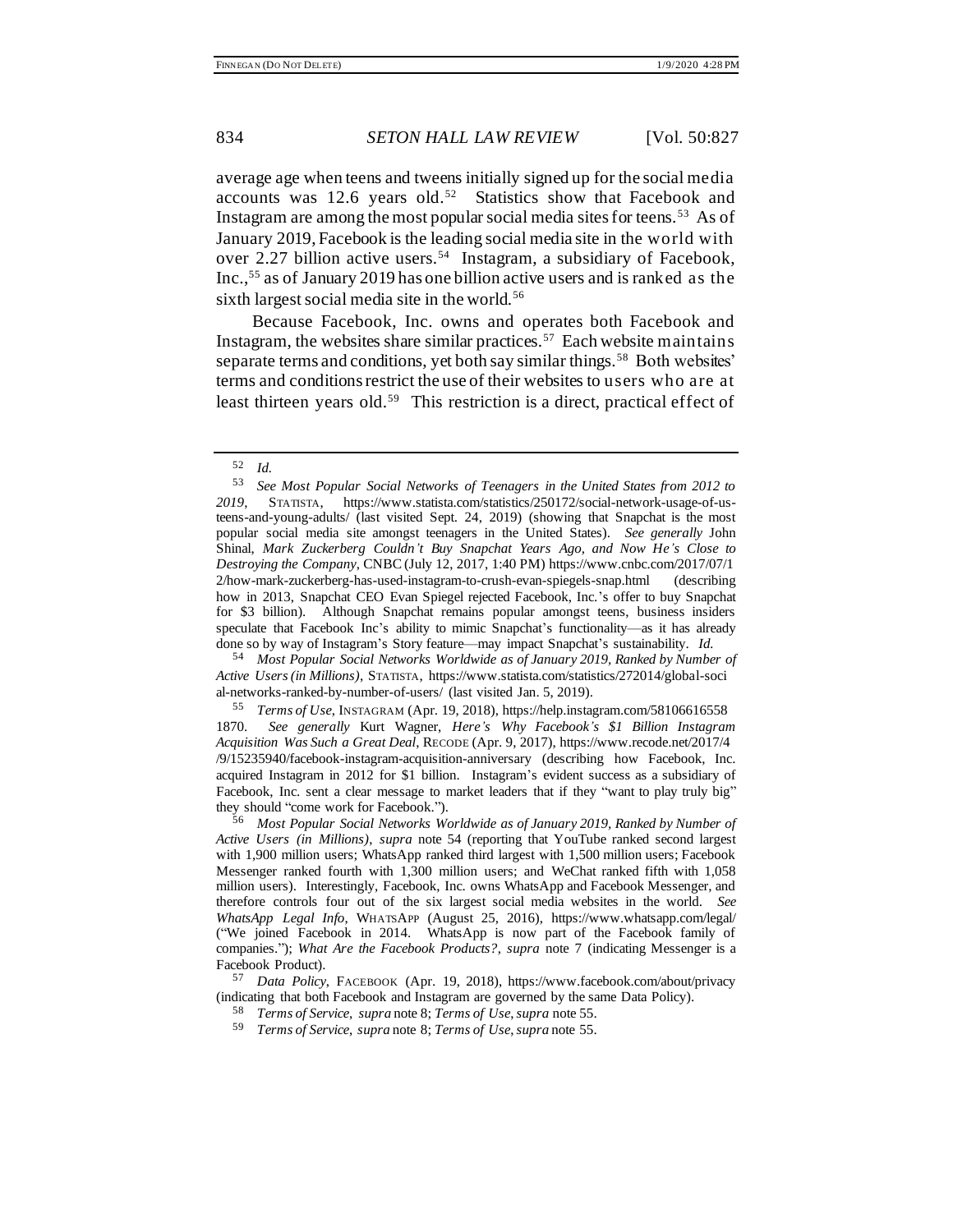<span id="page-8-0"></span>COPPA.<sup>60</sup> In addition to this age restriction explicated in its terms and conditions, Facebook also requires, upon signing up for an account, that the user input his or her birth date.<sup>61</sup> This is an effort to ensure that users who are under the age requirement do not create an account and to limit the company's liability if underage users do create an account. <sup>62</sup> This effort falls short, however, because often kids will simply lie about their age often with parental consent—to create an account.<sup>63</sup> The reality of age misrepresentation, therefore, undermines the suggestion that simply asking for a user's age and accepting that user's response that he or she is older than thirteen establishes sufficient COPPA compliance. Yet, despite this, the FTC has not challenged this practice and thereby has effectively accepted that simple age disclosure coupled with a minimum age requirement suggests COPPA compliance.

Instagram, however, has seemingly foregone this façade and does not require the user to indicate his or her age or birth date upon signing up f or

<span id="page-8-1"></span>

<sup>60</sup> Rachel Withers, *13 Going on Old Enough to Share Your Personal Data*, SLATE (Apr. 24, 2018), https://slate.com/technology/2018/04/why-not-apply-the-childrens-onlineprivacy-protection-act-to-everyone.html ("It's far easier, and less pricey, to ban junior users from signing up altogether than it is to set up verifiable consent options. Instead, many platforms wait until kids reach the ripe old age of 13 to gain unsupervised access to mine their personal data riches."). *See also* Larry Magid, *Unintended Consequences of FTC's New COPPA Children's Online Privacy Rules*, HUFFPOST (Dec 6, 2017), https://www.huffi ngtonpost.com/larry-magid/unintended-consequences-o\_1\_b\_1741703.html (COPPA has "discourage[d] companies from offering services to people under 13 or even allowing preteens to use services that could benefit them.").

<sup>61</sup> *Create a New Account*, FACEBOOK, https://en-gb.facebook.com/ (last visited Dec. 11, 2019).

<sup>62</sup> A question arises as to the enforceability of the terms and conditions as a contract against a minor who circumvents the age requirement and agrees to the terms and conditions of the site in order to activate his or her account. In *C.M.D. v. Facebook, Inc.*, No. C 12- 1216, 2014 U.S. Dist. LEXIS 41371, at \*4, \*8 (N.D. Cal. Mar. 26, 2014) (*aff'd C.M.D. v. Facebook, Inc.*, 2015 U.S. App LEXIS 18939 (9th Cir. Cal., Oct. 30, 2015)), the plaintiffs, a class of minors who utilized Facebook, argued the minors were not bound by the consent clauses in Facebook's Statement of Rights and Responsibilities ("SRR") because the SRR represented a type of contract into which a minor could not legally enter under the California Family Code § 6701. The court found that the general rule of law is that a minor may enter into a contract in the same way as an adult, but it is subject to disaffirmance. *Id.* at \*8–9. Because the plaintiffs failed to show that any enumerated exceptions to this rule applied, and because the minors continued to use their Facebook sites, which preempted any argument of disaffirmance, the court found that the minors could be held to the terms of the SRR and dismissed the claim. *Id.* at \*10–14.

<sup>63</sup> Magid, *supra* note [60.](#page-8-0) *See also* Iverson, *supra* not[e 44](#page-6-0) ("Over the years, kids have lied (and many parents have lied for their kids) to get around the age requirement and create accounts anyway."); Mary Aiken, *The Kids Who Lie About Their Age to Join Facebook*, ATLANTIC (Aug. 30, 2016), https://www.theatlantic.com/technology/archive/2016/08/thesocial-media-invisibles/497729/ ("These underage users access the site by creating a fake profile, often with the awareness and approval of their parents.").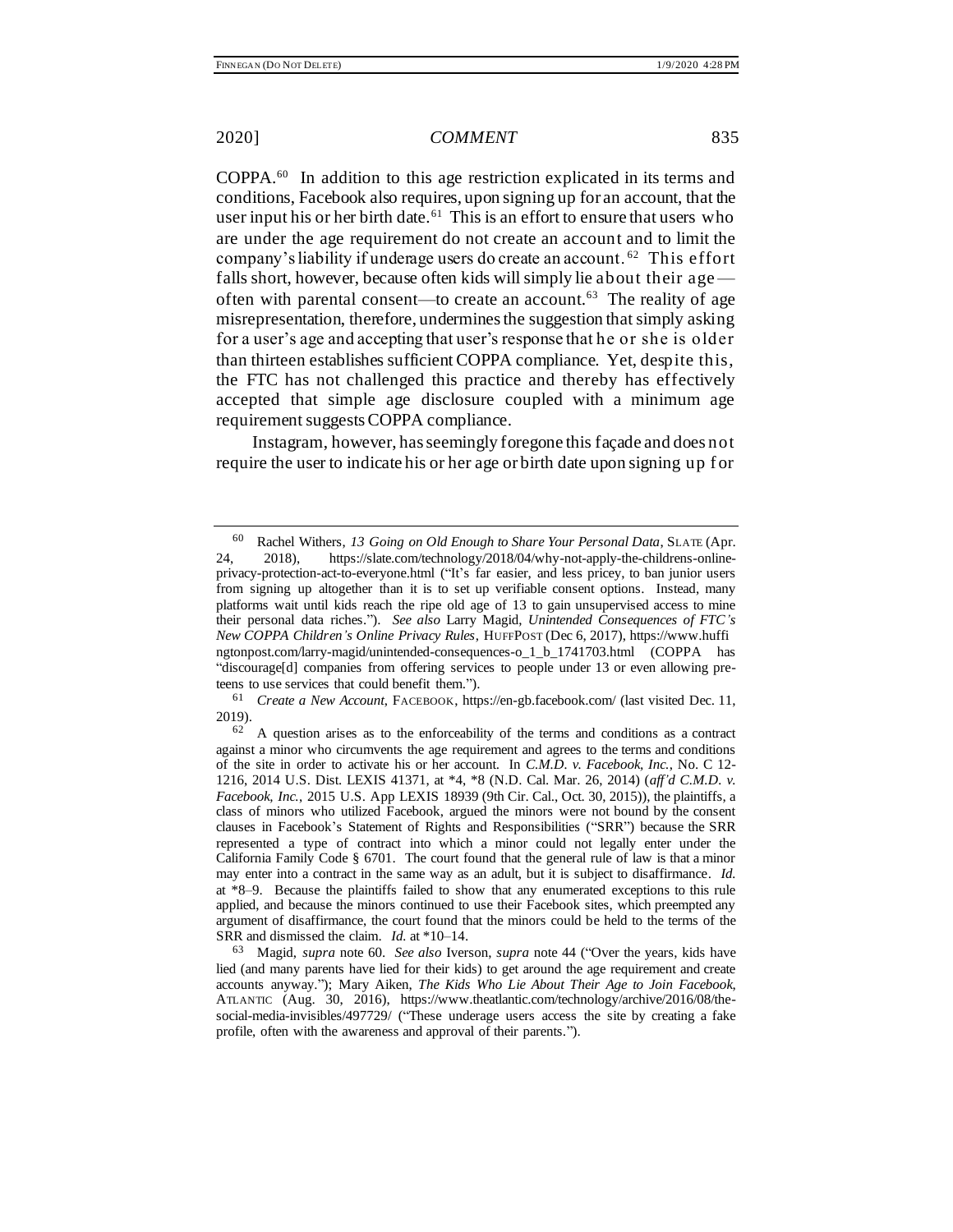<span id="page-9-2"></span>an account.<sup>64</sup> Neither COPPA nor the Rule explicitly mandates that an operator must collect age information to prove the website does *not* engage users under thirteen years old. But, without age verification, not much else prevents children under thirteen from signing up for the website.<sup>65</sup> Therefore, when a website fails to collect any age information but instead relies primarily on its official age restriction, common sense infers that the website has failed to take adequate measures in ensuring all of its users are over thirteen years old.

<span id="page-9-0"></span>Instagram promulgates a "Guide for Parents" on its website, which was a collaborative effort between Instagram and a third-party organization called Connect Safely.<sup>66</sup> Although the guide highlights that the terms and conditions require users to be over thirteen, it explicitly recognizes that "there are many younger children who use the service, often with parents' permission."<sup>67</sup> So, in an effort to further comply with COPPA and demonstrate that these are not websites that are directed at children, both Instagram and Facebook have established formal procedures for how users can report accounts handled by underage users.<sup>68</sup>

Facebook has a form in which a user can report a user that is under thirteen.<sup>69</sup> This form requests a URL of the account believed to be of a person that is under thirteen, and it provides a drop-down measure to choose how old the user is.<sup>70</sup> The form also indicates that:

<span id="page-9-1"></span>If you're reporting a child's account registered under a false date of birth, and the child's age is reasonably verifiable as under 13, we will promptly delete the account. You will not receive confirmation of this action, but you should no longer be able to view this child's timeline on the site. Our ability to review and

<sup>70</sup> *Id.* (showing drop-down menu options that include under 9, 10, 11, 12, 13+).

<sup>64</sup> INSTAGRAM, https://www.instagram.com/accounts/emailsignup/?hl=en (last visited Nov. 2, 2018) (requiring only mobile number or email, full name, username, and a password to create an account). It also provides the option to connect through Facebook, which, if chosen, links the age data between the accounts. *See generally* Rezwana Manjur, *Social Media Perils: Is Simply Age Gating Adequate?*, MARKETING-INTERACTIVE (Dec. 1, 2016), https://www.marketing-interactive.com/social-media-perils-is-simply-age-gating-adequate/.

<sup>65</sup> Iverson, *supra* note [44.](#page-6-0)

<sup>66</sup> *Parent's Guide to Instagram*, CONNECT SAFELY 2 https://www.connectsafely.org/wpcontent/uploads/Instagram.pdf (last visited Nov. 2, 2018). *See also About Us*, CONNECT SAFELY https://www.connectsafely.org/about-us/ (last visited Nov. 2. 2018) ("ConnectSafely.org is a Silicon Valley, Calif.-based nonprofit organization dedicated to educating users of connected technology about safety, privacy and security.").

<sup>67</sup> *Parent's Guide to Instagram*, *supra* note [66,](#page-9-0) at 2.

<sup>68</sup> *Report an Underage Child*, FACEBOOK, https://www.facebook.com/help/contact/209 046679279097 (last visited Nov. 3, 2018); *Report an Underage User on Instagram*, INSTAGRAM, https://help.instagram.com/contact/723586364339719?helpref=faq\_content (last visited Sept. 24, 2019).

<sup>69</sup> *Report an Underage Child*, *supra* not[e 68.](#page-9-1)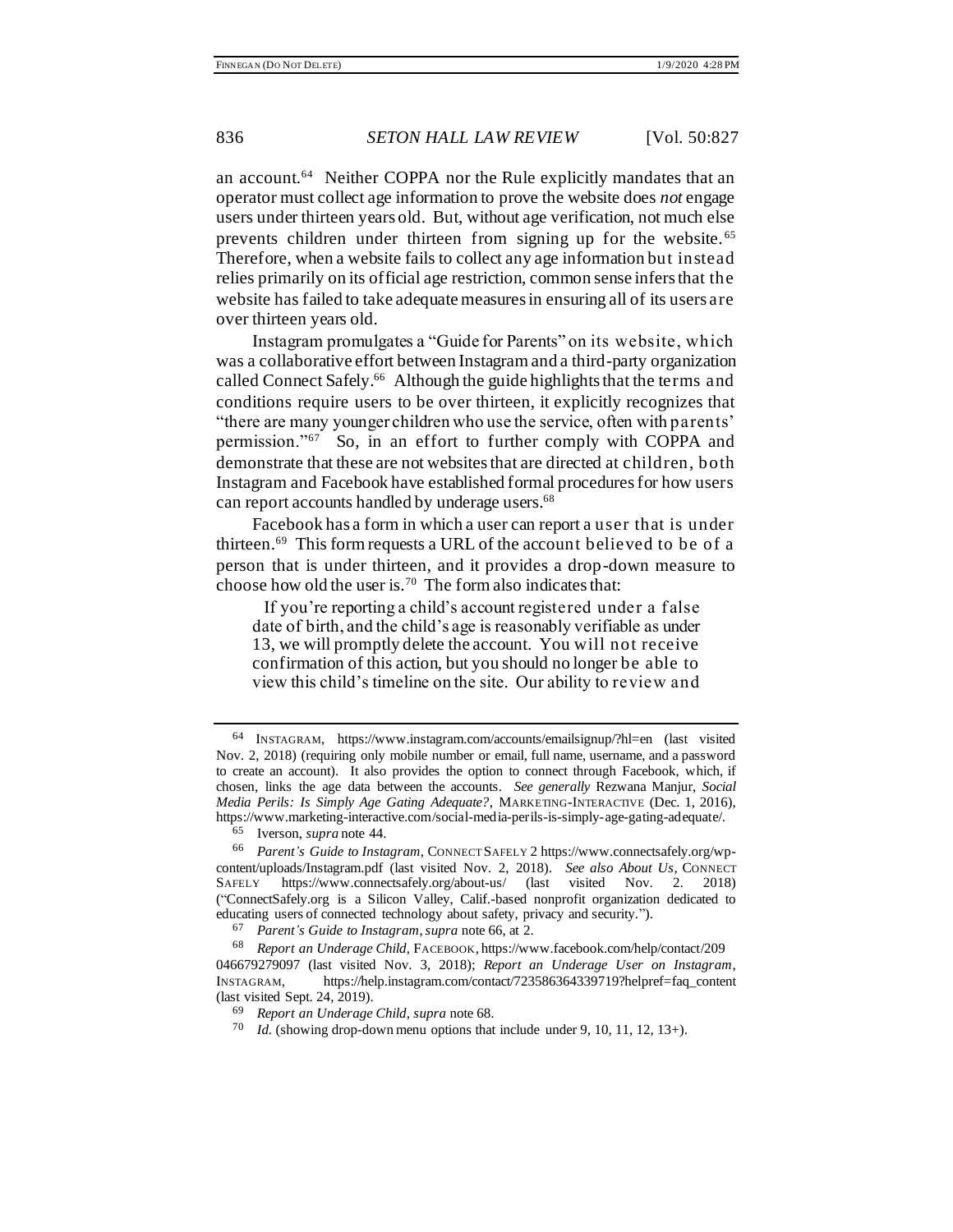take appropriate action on a report significantly improves with the completeness of the report (ex: URL of the timeline).

If the reported child's age is not reasonably verifiable as under 13, then we may not be able to take action on the account. In this case, if you are not the parent of this child, then we strongly recommend that you encourage a parent to contact us personally, using this form. $71$ 

The form does not further detail the steps and measures taken by Facebook, Inc. to "reasonably verify" the age of the reported user. Similarly, if a user had created an account while they were younger than thirteen, they can request a birthday change, "but the account may be suspended while the social network investigates."<sup>72</sup>

Likewise, Instagram has a form in which users may report underage accounts.<sup>73</sup> This form collects the name and username of the alleged underage user, the year of birth of the alleged underage user, and the reporting user's relationship to the underage user. <sup>74</sup> Instagram's form contains similar language to that of Facebook's form regarding the potential inability to delete an account if the user cannot be reasonably verified as under thirteen.<sup>75</sup> Additionally, on its help page, Instagram has a notice to parents indicating that "[i]f your child is younger than thirteen and created an account on Instagram, you can show them how to delete their account."<sup>76</sup>

## B. *Facebook, Inc.'s Public Policy*

Facebook, Inc. has come under scrutiny for the lax way it handles reports of underage users. Particularly, a documentary made by an undercover reporter for the United Kingdom's Channel Four brought to light the slack measures Facebook and Instagram's content reviewers took in response to such reports.<sup>77</sup> During the undercover reporting, the reporter learned that reviewers "were instructed to ignore users who appeared under

<span id="page-10-0"></span><sup>71</sup> *Id.* 

<sup>72</sup> Iverson, *supra* note [44.](#page-6-0)

<sup>73</sup> *Report an Underage User on Instagram*, *supra* note [68.](#page-9-1)

<sup>74</sup> *Id.* 

<sup>75</sup> *Id.* ("If you're reporting a child's account that was made with a false date of birth, and the child's age can be reasonably verified as under 13, we'll delete the account  $\dots$ . If the reported child's age can't reasonably be verified as under 13, then we may not be able to take action on the account.").

<sup>76</sup> *Tips for Parents*, INSTAGRAM, https://help.instagram.com/154475974694511/?helpre f=hc\_fnav&bc[0]=Instagram%20Help&bc[1]=Privacy%20and%20Safety%20Center (last visited Nov. 3, 2019).

<sup>77</sup> Josh Constine, *Facebook and Instagram Change to Crack Down on Underage Children*, TECH CRUNCH, https://techcrunch.com/2018/07/19/facebok-under-13/ (last visited Nov. 3, 2018).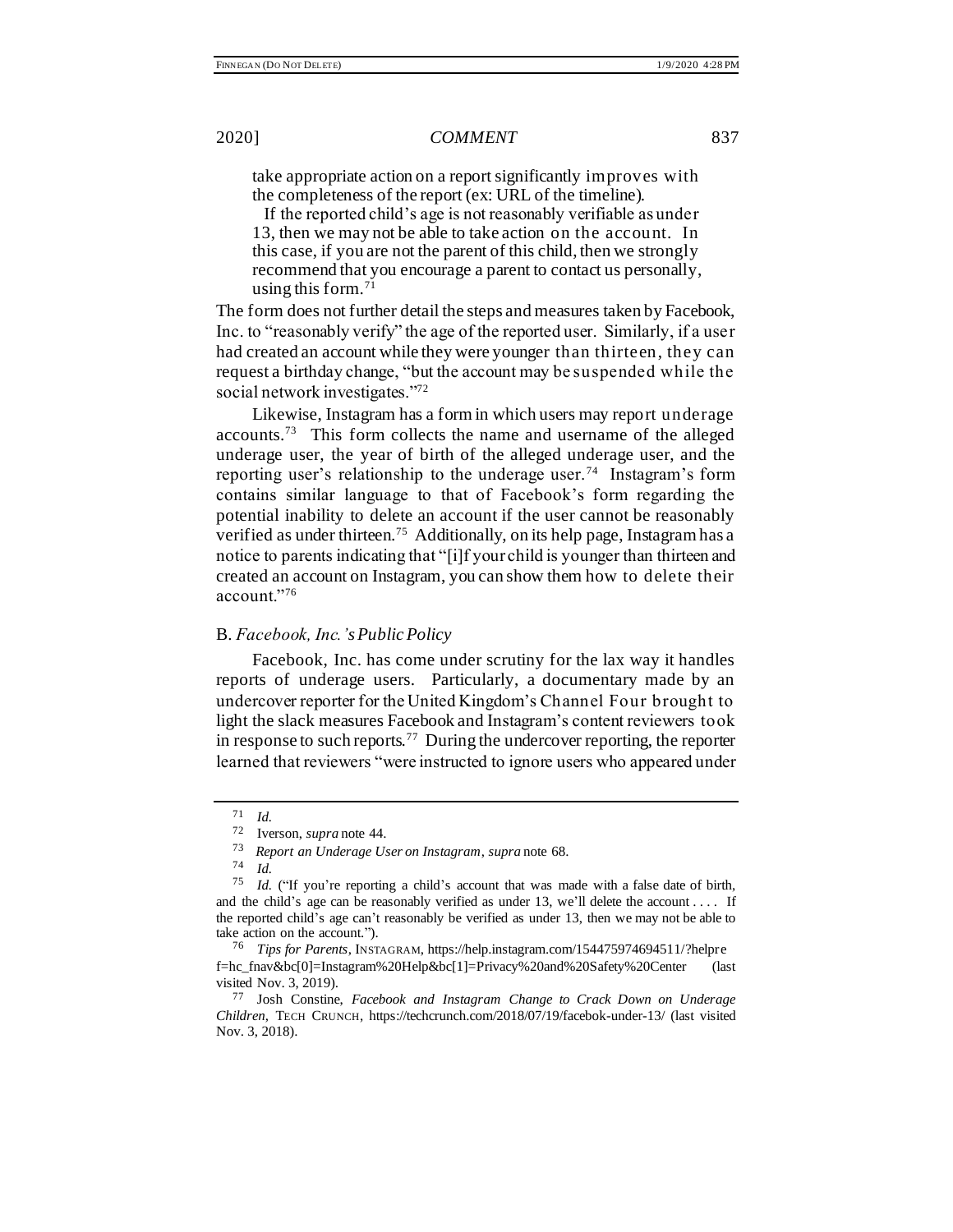thirteen, saying '[w]e have to have an admission that the person is underage. If not, we just like pretend that we are blind and that we don't know what underage looks like."<sup>78</sup> In response to this documentary, Facebook Inc. issued a blog post in which it instituted a formal operational change for the reviewers, noting that "the account will be put on hold and the person will not be able to use Facebook until they provide proof of their age."<sup>79</sup> The blog post also indicated that "[s]ince the program, [it has] been working to update the guidance for reviewers to put a hold on any account they encounter if they have a strong indication it is underage, even if the report was for something else."<sup>80</sup>

<span id="page-11-0"></span>The discovery of these daily practices significantly undermined official statements previously made by Facebook, Inc. For example, in a statement made before the Senate on April 29, 2010, Timothy Sparapani, Facebook's Director of Public Policy at that time, <sup>81</sup> tactfully assured the public that Facebook, Inc. "take[s] seriously [its] responsibilities to protect children under 13 and enhance teen users' online safety" and that "Facebook was built with COPPA's requirements in mind."<sup>82</sup> Despite the verbal assurances that the company takes its responsibilities "seriously," the company's culture of turning a blind eye to users under thirteen nonetheless became an institutionalized pattern and procedure.

## IV. FTC ENFORCEMENT OF COPPA AGAINST FACEBOOK, INC. AND **OTHERS**

Unfortunately, Facebook Inc. has failed to keep privacy promises in the past. In 2011, Facebook, Inc. settled an FTC charge for "deceiv[ing] consumers by telling them . . . [that user's information] on Facebook [was] private, and then repeatedly allowing [that information] to be . . . made public."<sup>83</sup> The FTC took action against Facebook, Inc. and imposed several

<sup>78</sup> *Id.*

<sup>79</sup> Monika Bickert, *Working to Keep Facebook Safe*, FACEBOOK (Jul. 17, 2018), https:// newsroom.fb.com/news/2018/07/working-to-keep-facebook-safe/. *See also* Constine, *supra* not[e 77.](#page-10-0)

<sup>80</sup> Bickert, *supra* not[e 79.](#page-11-0) 

<sup>81</sup> Brad Stone, *Facebook Gets New Public Policy Director*, N.Y. TIMES: BITS (Mar 24, 2009, 6:39 PM) https://bits.blogs.nytimes.com/2009/03/24/facebook-gets-new-public-policy -directo/.

<sup>82</sup> *An Examination of Children's Privacy: New Technologies and the Children's Online Privacy Protection Act: Hearing Before the Subcomm. on Consumer Prot., Prod. Safety & Ins. of the Comm. on Commerce, Sci. & Transp*., 111th Cong. 13–14 (2010) (statement of Timothy Sparapani, Director, Public Policy, Facebook).

<sup>83</sup> *Facebook Settles FTC Charges That It Deceived Consumers by Failing to Keep Privacy Promises*, FED. TRADE COMM'N (Nov. 29, 2011), https://www.ftc.gov/newsevents/press-releases/2011/11/facebook-settles-ftc-charges-it-deceived-consumers-failingkeep.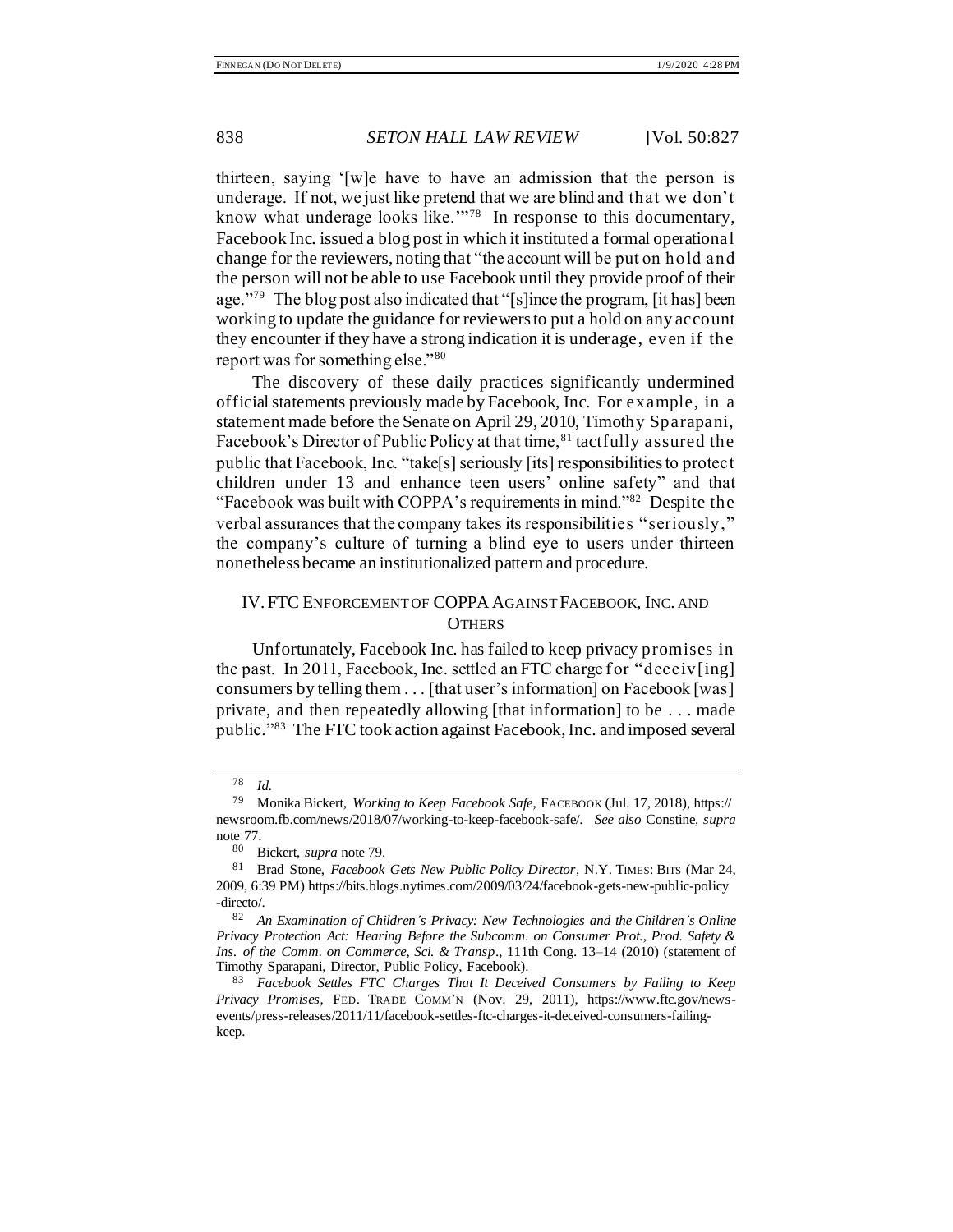standards to ensure Facebook, Inc. lived up to its promises.<sup>84</sup> No similar FTC enforcement action has been brought against Facebook, Inc. regarding its deceptive practices concerning users under thirteen years old on its websites.

## A. *The Enforcement of COPPA Against Facebook, Inc. Should be Stronger*

Although Facebook, Inc. has made statements suggesting its continued effort to address the issue of users under thirteen on its sites  $85$ and has imposed certain practices, like age requirements,  $86$  to prevent these users from accessing its sites, its current practices regarding users under thirteen must be more closely scrutinized in light of the goals of COPPA. Facebook, Inc. has indicated intentions to crack-down on underage users, <sup>87</sup> which will likely result in more children's accounts being monitored and eventually locked, but it is unlikely that this will prevent all underage users from continuing to access the websites. First, the company's means of review is under-inclusive because it only considers accounts of those users that have been flagged in some way, allowing any unreported underage user to maintain his or her account.<sup>88</sup> Additionally, this protocol requires significant manpower, which makes it less than optimal.<sup>89</sup> Despite the significant investment needed to review content and user profiles, it is still unlikely that these manual reviewers could effectively flag each underage user because of the sheer impossibility that every user can be adequately monitored. That said, improvements can and should be made so that Facebook, Inc. actually keeps its promise of taking its responsibility to protect children under thirteen seriously.

Facebook, Inc. should spearhead this effort by acknowledging that users under thirteen years old are using its websites, despite the f act that these websites do not specifically target these users. Currently, Facebook, Inc. has purportedly complied with COPPA simply by formally not

the user is actually younger than thirteen).

<sup>89</sup> *See* Bickert, *supra* note [79](#page-11-0) (reporting that Facebook employs over 7,500 content reviewers and that Facebook is investing heavily in new technology to help deal with problematic content on its site more effectively).

<sup>84</sup> *Id.*

<sup>85</sup> *See* Bickert, *supra* note [79.](#page-11-0)

<sup>86</sup> *Terms of Service*, *supra* note [8;](#page-1-2) *Terms of Use*,*supra* note [55.](#page-7-1)

<sup>87</sup> *See* Bickert, *supra* note [79.](#page-11-0)

<sup>88</sup> *Id. See also* Phoebe Weston, *Facebook and Instagram to Crack Down on Underage Users: Social Networks Pledge to Lock Younger Users' Accounts Until They PROVE Their Age with an Official Photo ID*, DAILY MAIL (Jul. 20, 2018), https://www.dailymail.co.uk/sci encetech/article-5974347/Facebook-Instagram-pledge-lock-younger-users-accounts.html (noting that Facebook has indicated that when a user is reported for any reason, not just being underage, the moderator can consider the content on the page to determine whether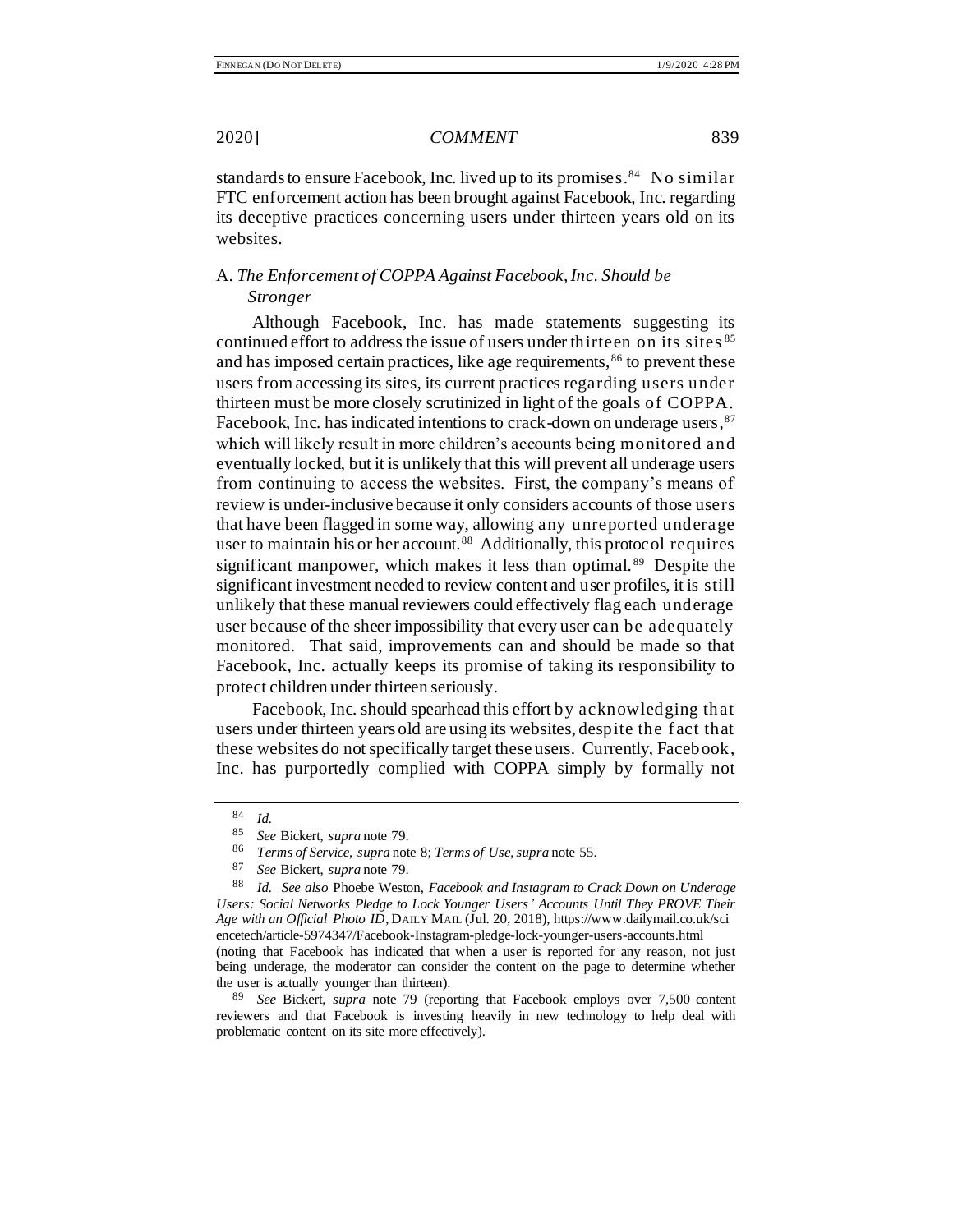allowing users under thirteen on its site.<sup>90</sup> By failing to bring any enforcement action against Facebook, Inc., the FTC has effectively accepted this prohibition of child-users as a sufficient means for companies to self-identify themselves as operators outside the scope of COPPA. If Facebook, Inc. were to formally recognize the users on its sites who are under thirteen, then the company would, by definition under COPPA, have "actual knowledge" of child-users and would effectively be subject to COPPA's regulations.<sup>91</sup>

But this self-directed, formal, operational recognition of underage users should not be required for COPPA to apply to Facebook and Instagram, and therefore to any other website purporting that underage users are not allowed on its site.<sup>92</sup> Rather, the FTC should provide clearer guidance and stricter mandates as to which websites are required to comply with COPPA requirements, starting particularly with Facebook, Inc.

First, the FTC should acknowledge that Facebook and Instagram have "actual knowledge" of underage users. The Rule stipulates that any operator that has actual knowledge that it is collecting or maintaining personal information from a child must comply with the requirements under COPPA; however, it fails to define what constitutes "actual knowledge."<sup>93</sup> The FTC, the agency tasked with the governance of COPPA, has promulgated that "an operator has actual knowledge of a user's age if the site or service asks for—and receives—information from the user that allows it to determine the person's age."<sup>94</sup> This guideline is too restrictive. Essentially, this guideline purports that an operator may only have "actual knowledge" if they have taken affirmative steps to learn the user's age—it requires the site to ask.<sup>95</sup> This guideline disregards other avenues in which an operator might come to know that it is obtaining information from children on its site. It is under this understanding of

<sup>92</sup> *See Report an Underage User on Instagram*, *supra* note [68;](#page-9-1) *Report an Underage Child*, *supra* note [68.](#page-9-1)

<sup>93</sup> 16 C.F.R. § 312.3.

<sup>95</sup> *Id.* 

<sup>90</sup> *But see* United States v. Path, Inc., No. C 13 0448 JCS, 2012 WL 7006381 (N.D. Ca. Jan. 31, 2012) (describing that although Path's social networking service was intended for a general audience and was not directed specifically at children under thirteen, it triggered COPPA because it collected age information which indicated some users were under thirteen).

<sup>91</sup> 16 C.F.R. § 312.3 (2019) (mandating that any operator with actual knowledge of users under thirteen must abide by the regulations set forth in COPPA).

<sup>94</sup> *Children's Online Privacy Protection Rule: Not Just for Kids' Sites*, FED. TRADE COMM'N (Apr. 2013), https://www.ftc.gov/tips-advice/business-center/guidance/childrensonline-privacy-protection-rule-not-just-kids-sites (providing examples that the operator may have actual knowledge if the user provides an age that is lower than thirteen, or if the user answers an "age identifying question" like "What grade are you in?" or "What type of school do you go to?").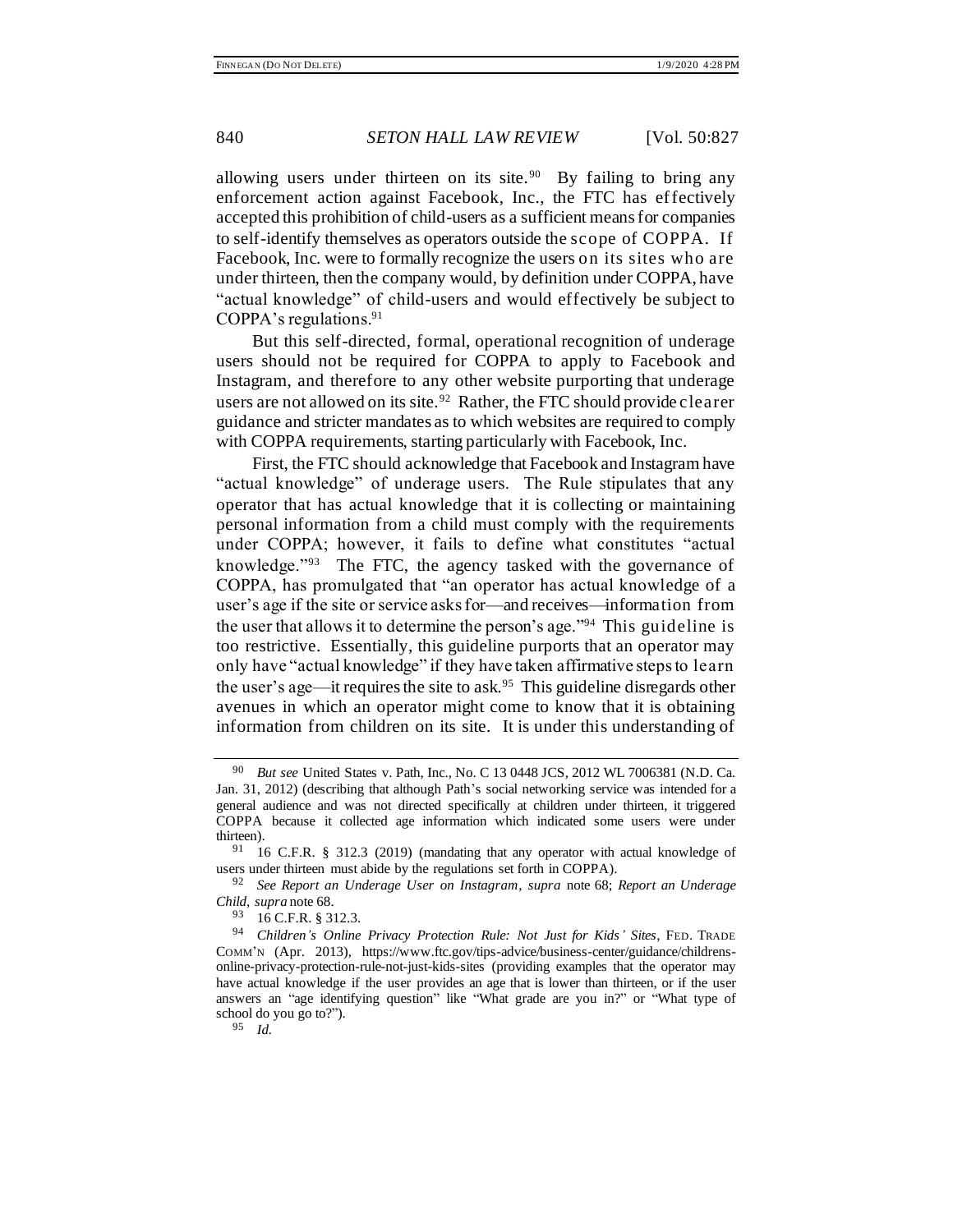"actual knowledge" that Facebook, Inc. has effectively evaded the requirements under COPPA for which they would otherwise be held accountable. Specifically, Facebook has evaded having "actual knowledge" under COPPA by only allowing activation of an account after a user has self-identified as older than thirteen years old.<sup>96</sup> Likewise, Instagram has evaded having "actual knowledge" by simply not asking for the user's age upon creating an account.  $97$ 

*Black's Law Dictionary* defines explicit "actual knowledge" as "direct and clear knowledge, as distinguished from constructive knowledge," providing the example that "the employer, having witnessed the accident, had actual knowledge of the worker's injury."<sup>98</sup> *Black's Law Dictionary*  defines implicit actual knowledge as "knowledge of information that would lead a reasonable person to inquire further."<sup>99</sup> If the FTC uses these definitions in its own construction of "actual knowledge," then at a minimum, Facebook, Inc. would only need to understand as true the fact that there are children under the age of thirteen using its websites and applications to the degree that it would lead a reasonable person to inquire further. But evidence that Facebook, Inc. has witnessed child-users on its websites would also, under this definition, be deemed actual knowledge. Several incidents suggest that Facebook, Inc. has this requisite understanding already, so Facebook, Inc. should be held to COPPAmandated requirements in good faith.

For example, the measures that Facebook, Inc. have taken to create a form in which users can report children on its sites suggest that the sites understand and have witnessed that there are child-users who are accessing and utilizing their websites, despite the restriction imposed in Facebook and Instagram's terms and conditions.<sup>100</sup> Similarly, Facebook has a system in place in which users who had signed up for its site while underage, and who have since turned thirteen, may formally request to change their fake birthdate to their real birthdate.<sup>101</sup> Users who have encountered this

<span id="page-14-1"></span>

<sup>96</sup> *Create a New Account*, FACEBOOK, https://www.facebook.com/r.php (last visited Nov. 3, 2018).

<span id="page-14-0"></span><sup>97</sup> INSTAGRAM, *supra* note [64.](#page-9-2)

<sup>98</sup> *Knowledge*, BLACK'S LAW DICTIONARY (11th ed. 2019).

 $\frac{99}{100}$  *Id.* 

<sup>100</sup> *See Report an Underage User on Instagram*, *supra* note [68;](#page-9-1) *Report an Underage Child*, *supra* note [68;](#page-9-1) *Terms of Service*, *supra* note [8;](#page-1-2) *Terms of Use*, *supra* note [55.](#page-7-1)

<sup>101</sup> Iverson, *supra* not[e 44.](#page-6-0) *See also* Alex Roller, *If I Signed up for Facebook when I Was Underage, Is There a Way to Change My Year of Birth to the Correct Year Now That I Am Old Enough?*, QUORA (Mar. 18, 2013), https://www.quora.com/If-I-signed-up-for-Facebook-when-I-was-underage-is-there-a-way-to-change-my-year-of-birth-to-the-correctyear-now-that-I-am-old-enough ("Simply change your birthdate in the Edit Basic Info

section. If you are a minor (or some other relevant condition), you may be directed to the appropriate section of the Help Center, where you can explain the situation involving your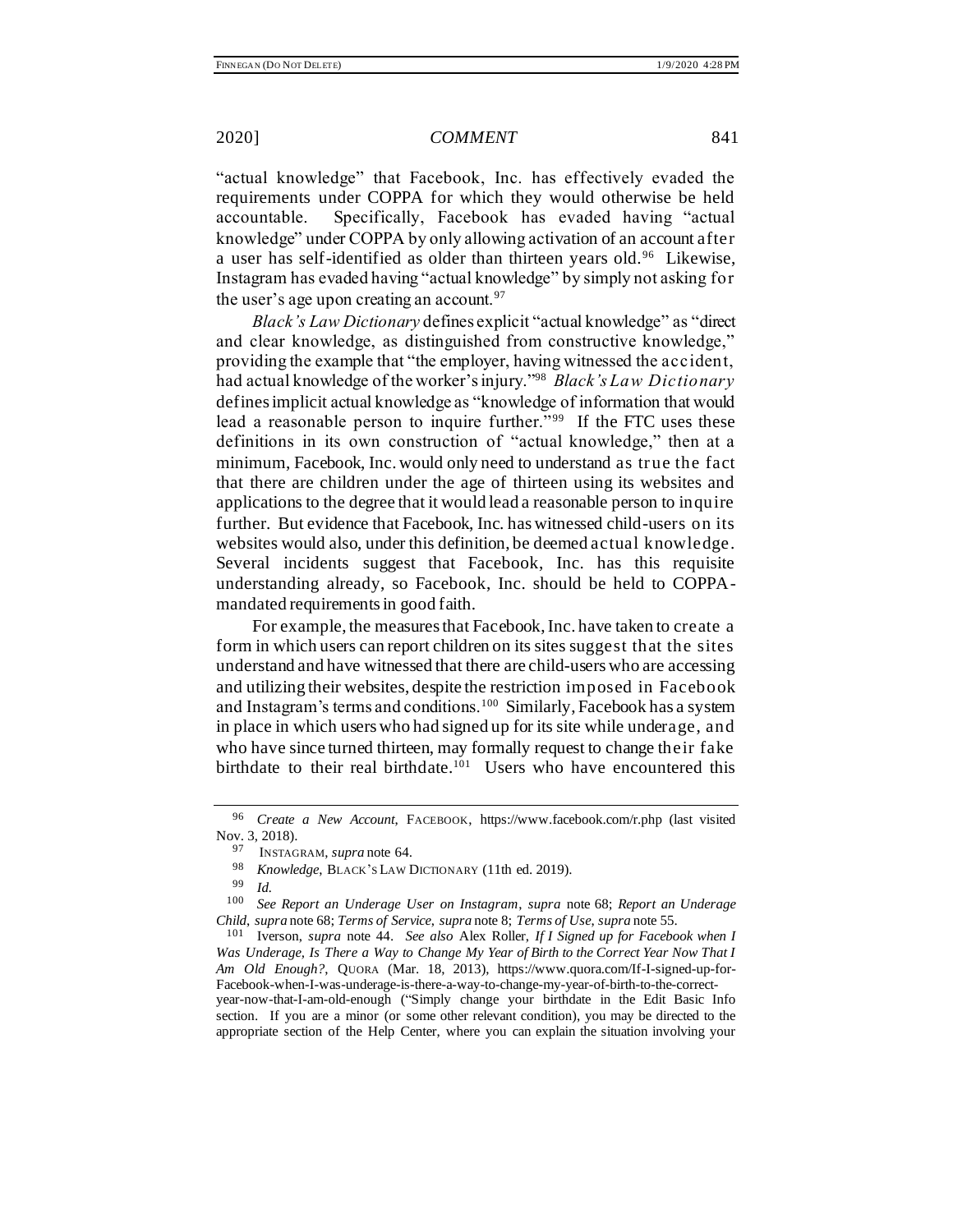situation have indicated that Facebook might inquire into the reason for the change or the reason for the wrong birth date initially or may require a copy of a photo ID for verification.<sup>102</sup> Assuming even a fraction of these users are honest in their responses, it is likely that Facebook would have further information that would lead to an understanding that a significant amount of users under the age of thirteen hold Facebook accounts. Even if these birthdate-change requesters were not forthcoming, when these users provide a valid ID that shows their true birthdate and Facebook then recognizes they have had an account since before they were thirteen, this should be a clear indicator that the current operational method is not effectively restricting children under thirteen from using its site.

Although Facebook, Inc. has implemented operational protocols to limit the number of users under thirteen and to restrict their access to the sites, the protocols themselves suggest an understanding of the f act that there are children using its website, an understanding that should qualify as "actual knowledge" under COPPA. In fact, Instagram has made representations pertaining to its understanding of this fact within its Instagram Parent Guide, in which it stated "there are many younger children who use the service."<sup>103</sup> Between the protocols in place and the representations that have been made, it is hard to believe that Facebook, Inc. does not actually know that users under thirteen use its websites, but rather it seems that Facebook, Inc. has willfully disregarded the facts that would suggest the users are underage.

In 2018, California passed a bill known as the California Consumer Privacy Act (CCPA).<sup>104</sup> The CCPA, which became effective January 1, 2019 and became operative January 1, 2020, grants California consumers certain rights that will enable them to gain information regarding what companies and websites are doing with the personal information that they share.<sup>105</sup> The CCPA distinguishes general consumers from consumers sixteen years old or younger.<sup>106</sup> Whereas general consumers would have the option to "opt-out" of certain data-sharing practices, consumers under the age of sixteen would have to "opt-in."<sup>107</sup> The CCPA also requires that

incorrect birthdate, and they will most likely change your official Facebook birthdate for you within a couple of days.").

<sup>102</sup> *See How Can I Verify My Identity If I Create a Facebook Account with the Wrong Date of Birth? When I Log in, It Asks Me to Send My ID Card*, QUORA, https://www.quora. com/How-can-I-verify-my-identity-if-I-create-a-Facebook-account-with-the-wrong-date-ofbirth-When-I-log-in-it-asks-me-to-send-my-ID-card (last visited Nov. 17, 2019).

<sup>103</sup> *Parent's Guide to Instagram*, *supra* note [66,](#page-9-0) at 2.

California Consumer Privacy Act, CAL. CIV. CODE §§ 1798.100-99 (West 2018).

<sup>105</sup> Assem. B. 375 § 2(i) (Cal. 2018).

<sup>106</sup>  $CIV.$  § 1798.120(c)–(d).

<sup>107</sup> *Id.* § 1798.120(a), (b)–(d). Compared to COPPA, which defines "child" as anyone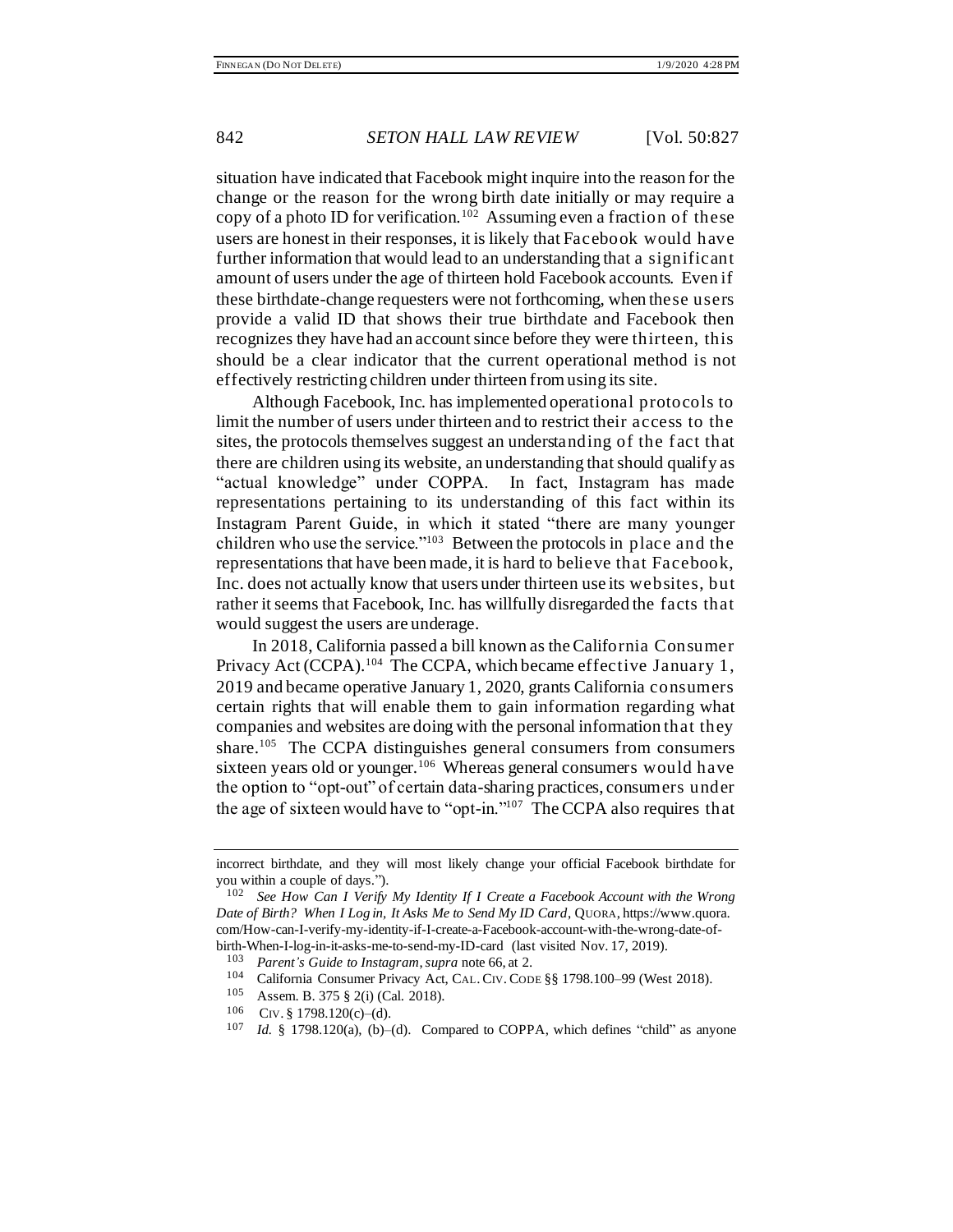this "opt-in" option be triggered "if the business has actual knowledge that the consumer is less than 16 years of age  $\dots$ ."<sup>108</sup> Although the law does not explicitly define the term "actual knowledge," it does indicate that "a business that willfully disregards the consumer's age shall be deemed to have had actual knowledge of the consumer's age."<sup>109</sup>

Based on the above, it is likely that Facebook, Inc.'s current practices would qualify as willful disregard of the user's age. Therefore, under the CCPA, Facebook, Inc. will likely need to revise its policies to better address underage Californian users. Further, just as Facebook, Inc. has disregarded its own information indicating instances of underage users, it has also disregarded information regarding the demographics of its consumer-base, which it has an interest in understanding. Specifically, several independent studies have shown that children under thirteen use Facebook, Inc.'s websites.<sup>110</sup> In general, independent research groups presumably have less accessibility to user data than Facebook, Inc. has as the operator of the site—and yet researchers still unearth data on users under thirteen.<sup>111</sup> For the sake of discussion, if for some reason independent researchers do have access to additional information on Facebook consumers that is unavailable to Facebook, Inc., then Facebook, Inc. would likely have a sincere interest in understanding these f indings. Therefore, the FTC should not disregard statistical studies when qualifying the degree to which Facebook, Inc. might be ignoring actual information proving that the company knows some users are under thirteen years old.

Nevertheless, come January 1, 2020, Facebook, Inc. will be held to the CCPA mandates, which makes it likely that its current practices will not pass muster.<sup>112</sup> Because of the FTC's loose definition and implementation

under the age of thirteen, the CCPA treats anyone under the age of sixteen differently. *See id.*; 16 C.F.R. § 312.3 (2019). The CCPA mandates that a consumer between the ages of thirteen and sixteen may themselves "opt-in" to data-sharing practices, whereas the parents of consumers under the age of thirteen must be the ones to affirmatively authorize the sale of the minor's data. CIV. § 1798.120(c). This mandate complies with COPPA regulation of obtaining parental consent for children under thirteen.

<sup>108</sup> CIV. § 1798.120(c).

 $\frac{109}{110}$  *Id.* 

See Aiken, *supra* note [63](#page-8-1) (referencing a data report in 2011 which reported 20 million minors use Facebook, and 7.5 million of those users are under the age of thirteen); Lauricella et al., *supra* not[e 9,](#page-1-1) at 15 (reporting the average age of children accessing social media is 12.6 years old).

<sup>111</sup> *See e.g.*, Lauricella et al., *supra* not[e 9](#page-1-1), at 15 (reporting the average age of children accessing social media is 12.6 years old); *CR Survey: 7.5 Million Facebook Users Are Under the Age of 13, Violating the Site's Terms*, CONSUMER REP. (May 10, 2011), https://www.consumerreports.org/media-room/press-releases/2011/05/cr-survey-75-millionfacebook-users-are-under-the-age-of-13-violating-the-sites-terms-/ (finding that 7.5 million Facebook users are under the age of thirteen).

<sup>112</sup> The CCPA applies to all businesses that collect personal information from their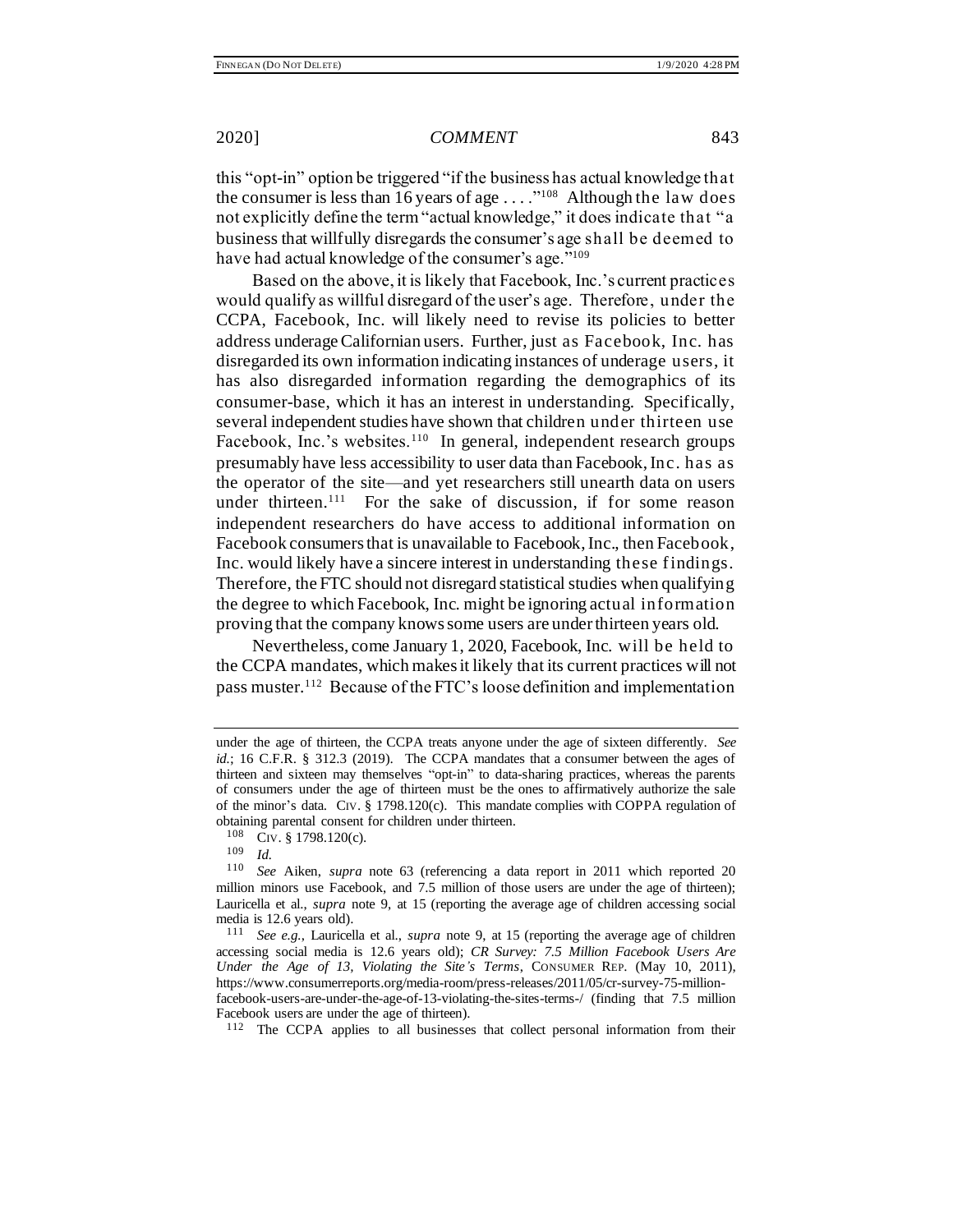of the term "actual knowledge," however, Facebook, Inc. has effectively evaded COPPA's mandates. More concernedly, by virtue of ignoring the minor users on its sites, Facebook, Inc. has been collecting and disseminating child data, which directly contradicts the initial purpose of COPPA.<sup>113</sup>

### B. *Recent FTC Enforcement Actions Against Social Media Sites*

<span id="page-17-0"></span>Although the FTC has not brought a COPPA enforcement action against Facebook, Inc., it has recently brought enforcement actions against, and has reached settlement agreements with, the social media sites Musical.ly, now known as TikTok, and Google and its subsidiary YouTube.<sup>114</sup> These settlements are the largest COPPA settlements in history, with Musical.ly agreeing to pay \$5.7 million, and YouTube agreeing to pay \$170 million.<sup>115</sup> These settlements provide useful insight into how the FTC may determine that an operator has actual knowledge and provides guidance as to how a similar action could be brought against Facebook, Inc.

<span id="page-17-1"></span>Musical.ly, now known as TikTok, is a free social network where users can watch, create, and share videos.<sup>116</sup> The Department of Justice, on behalf of the FTC, filed a complaint against Musical.ly in February of 2019 alleging violations of COPPA.<sup>117</sup> The FTC determined that Musical.ly was an operator under COPPA both because it was directed towards children and because it had actual knowledge that children under thirteen years old

<sup>115</sup> *Video Social Networking App Musical.ly Agrees to Settle FTC Allegations That It Violated Children's Privacy Law*, *supra* note [114;](#page-17-0) *Google and YouTube Will Pay Record \$170 Million for Alleged Violations of Children's Privacy Law*, *supra* not[e 114](#page-17-0) (noting that under the terms of the settlement Google and YouTube are required to pay \$136 million to the FTC and \$34 million to New York).

<sup>116</sup> *Parent's Ultimate Guide to TikTok*, COMMON SENSE MEDIA (Aug. 27, 2018), https://www.commonsensemedia.org/blog/parents-ultimate-guide-to-tiktok. *See generally*  TIKTOK, https://www.tiktok.com/en/ (last visited Nov. 18, 2019).

<sup>117</sup> *Video Social Networking App Musical.ly Agrees to Settle FTC Allegations That It Violated Children's Privacy Law*, *supra* note [114](#page-17-0); Complaint for Civ. Penalties, Permanent Injunction, and Other Equitable Relief at 1, U.S. v. Musical.ly, No. 2:19-cv-1439 (C.D. Cal. Feb. 27, 19) [hereinafter Musical.ly Complaint].

customers and share the information that they have collected with third parties. CIV. § 1798.115(a). Facebook, Inc. engages in this practice, and therefore, will be held to the mandates of the California law. *See Data Policy*, *supra* not[e 57.](#page-7-2) 

<sup>113</sup> Matecki, *supra* not[e 11,](#page-1-3) at 373–75.

<sup>114</sup> *Video Social Networking App Musical.ly Agrees to Settle FTC Allegations That It Violated Children's Privacy Law*, FED. TRADE COMM'N (Feb. 27, 2019), https://www.ftc.go v/news-events/press-releases/2019/02/video-social-networking-app-musically-agrees-settleftc; *Google and YouTube Will Pay Record \$170 Million for Alleged Violations of Children's Privacy Law*, FED. TRADE COMM'N (Sept. 4, 2019), https://www.ftc.gov/news-events/pressreleases/2019/09/google-youtube-will-pay-record-170-million-alleged-violations.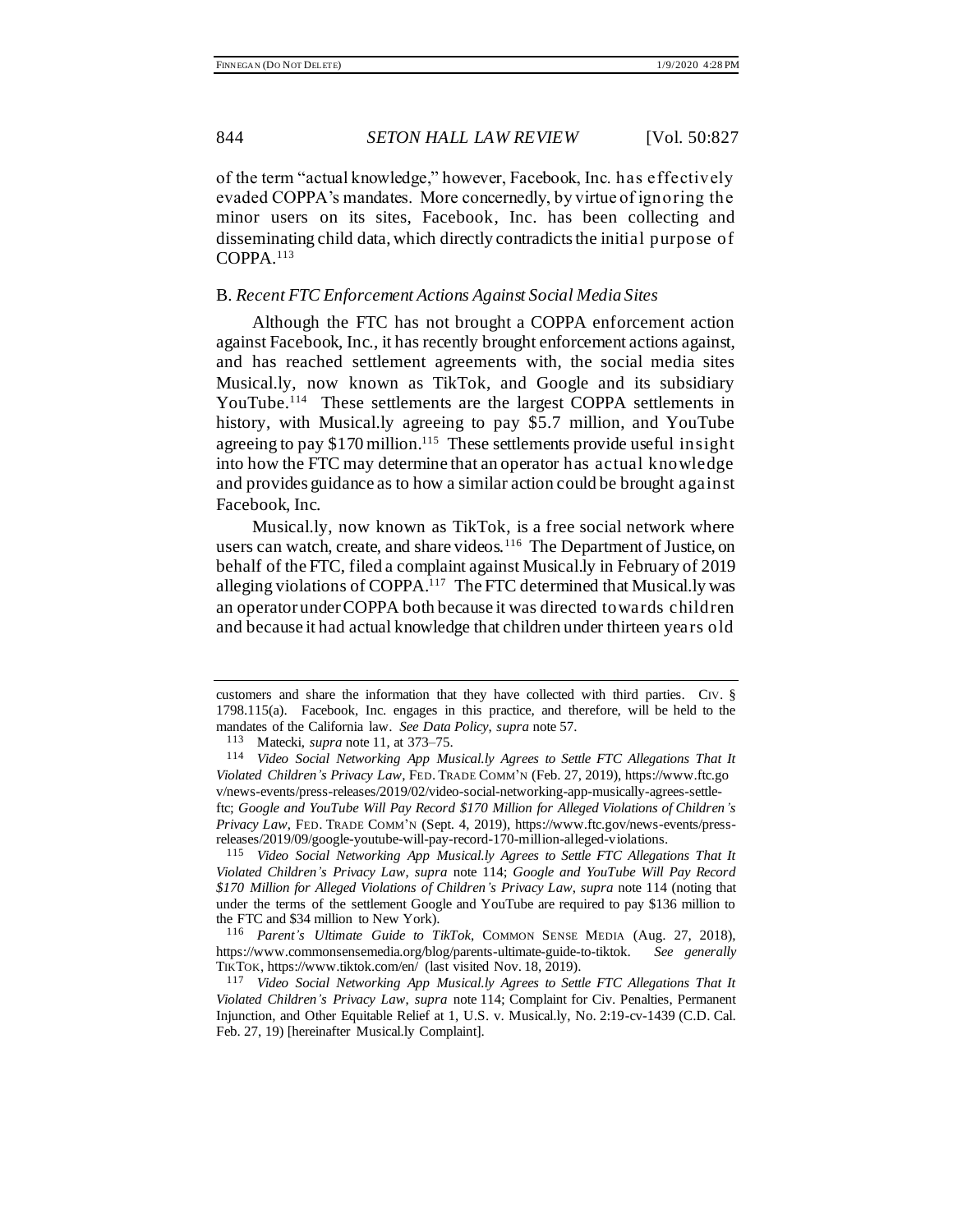had created Musical.ly accounts.<sup>118</sup>

The complaint cited numerous facts that proved Musical.ly had actual knowledge of users under thirteen years old. For example, the FTC cited that there were "numerous press articles between 2016 and 2018 [that] highlight[ed] the popularity of the App among tweens and younger children."<sup>119</sup> The FTC also noted that Musical.ly's website provided parents guidance about their child's use of the app.<sup>120</sup> Next, the complaint alleged that Musical.ly had received thousands of complaints from parents that their child, who was under thirteen, had created an account without their parents' consent.<sup>121</sup> The complaint also reasoned that it was "easily apparent in perusing users' profile pictures and in reviewing users' profiles" that many were under thirteen years old.<sup>122</sup>

These cited facts implicate Facebook, Inc. First, by citing press articles the FTC suggests that third party research and analyses can be taken into consideration when determining whether an operator has actual knowledge. This implicates Facebook, Inc. because of the readilyavailable statistics and press articles that indicate Facebook Inc.'s popularity among tweens.<sup>123</sup> Next, the complaints received by Musical.ly can be paralleled with the reports of underage users received through Facebook and Instagram's reporting functionality.<sup>124</sup> Finally, this settlement suggests that simply reviewing users' profiles that appear to be run by children is enough to suggest that the operator has actual knowledge. Therefore, changing a user's birthdate or kicking a user off should be enough to prove that Facebook, Inc. has actual knowledge that the phenomenon of children on its platforms is occurring.<sup>125</sup>

The settlement with YouTube also provides useful insight. Similar to Musical.ly, YouTube is a website where users can "watch, like, share,

<sup>118</sup> *Video Social Networking App Musical.ly Agrees to Settle FTC Allegations That It Violated Children's Privacy Law*, *supra* note [114.](#page-17-0)

<sup>119</sup> Musical.ly Complaint, *supra* not[e 117,](#page-17-1) at 6.

<sup>120</sup> *Id.* 

<sup>&</sup>lt;sup>121</sup> *Id.* The complaint also alleged that Musical.ly contacted forty-six of its most popular users who appeared to be under thirteen years old and told them "to edit their profile description to indicate that their accounts were being run by a parent or adult talent manager." *Id.* 

<sup>122</sup> *Id.* at 8.

<sup>123</sup> *See* Michelle Meyers, *How Instagram Became the Social Network for Tweens*, CNET (Sept. 8, 2012), https://www.cnet.com/news/how-instagram-became-the-socialnetwork-for-tweens/; Robyn Gearey, *Tween Tech: What Parents Need to Know About Instagram and Vine*, SCARY MOMMY, https://www.scarymommy.com/tween-tech-whatparents-need-to-know-about-instagram-and-vine/ (last visited Nov. 18, 2019).

<sup>124</sup> *See Report an Underage User on Instagram*, *supra* note [68;](#page-9-1) *Report an Underage Child*, *supra* note [68.](#page-9-1) 

<sup>125</sup> *See* Iverson, *supra* note [44;](#page-6-0) Roller, *supra* note [101.](#page-14-0)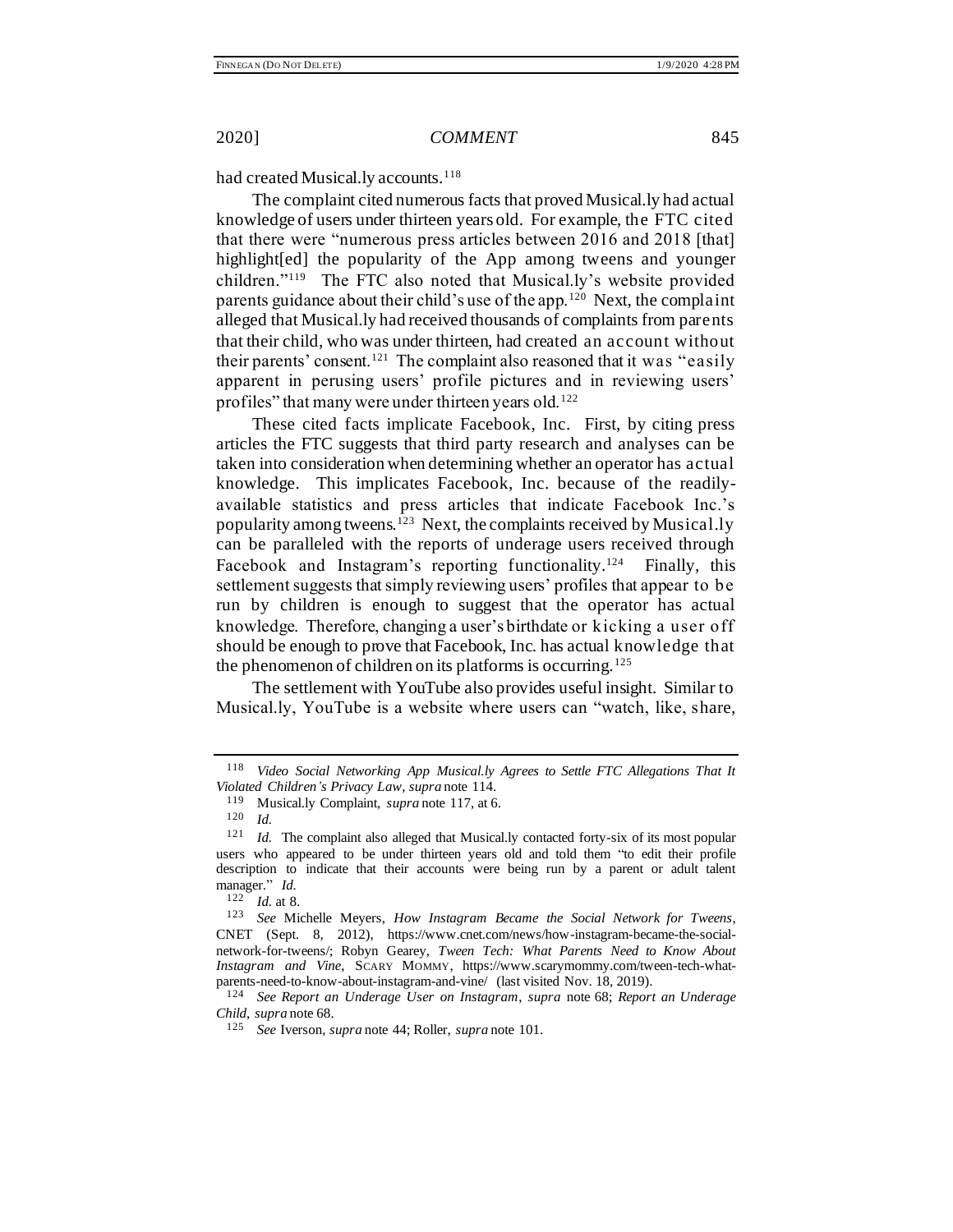comment and upload their own videos."<sup>126</sup> The FTC brought a complaint against YouTube after examining whether YouTube had actual knowledge that many of its channels were targeted to children.<sup>127</sup> During this examination, the FTC viewed YouTube's behavior in its totality to determine whether or not it was subject to COPPA's mandates.<sup>128</sup> Specifically, the FTC noted how YouTube had marketed itself as a website visited by children to its advertising partners, and how its own content rating system had an option to select content as being child-directed content.<sup>129</sup> This suggests that all of a company's interactions, including with the public, with its board members, and its business partners, are relevant when determining whether the operator must comply with COPPA. Therefore, all of Facebook Inc.'s practices and protocols, and interactions should be considered by the FTC when determining whether it has actual knowledge of users under thirteen on its sites.

Hopefully these settlement agreements indicate that the FTC will continue to pursue action against violators of COPPA, particularly Facebook Inc. Using these settlements as examples, it becomes even more evident that Facebook, Inc. has actual knowledge that there are users under thirteen years old on its platforms and the FTC should enforce COPPA against Facebook, Inc.

### V.IMPLICATIONS OF FACEBOOK, INC.'S DATA PRACTICES

Further, COPPA should be enforced against Facebook, Inc. because the company has the functional capability to comply with COPPA. One main goal of COPPA is to ensure that website operators establish reasonable procedures for the collection, use, and dissemination of children's information and that the operators take reasonable steps to protect the confidentiality of the information collected.<sup>130</sup> Under COPPA, websites that are targeted towards children or have actual knowledge that children under thirteen use their websites are required to provide notice on their websites of the information they collect and what they do with it. <sup>131</sup> Because Facebook, Inc. has not been held to the standard of a website that has actual knowledge of underage users, it has not been required to collect,

<sup>126</sup> *Explained: What is YouTube?*, WEB WISE, https://www.webwise.ie/parents/what-isyoutube/ (last visited Nov. 18, 2019). See generally YOUTUBE, https://www.youtube.com/ (last visited Nov. 18, 2019).

<sup>127</sup> *Google and YouTube Will Pay Record \$170 Million for Alleged Violations of Children's Privacy Law*, *supra* not[e 114.](#page-17-0)

<sup>&</sup>lt;sup>128</sup> Complaint for Permanent Injunction, Civ. Penalties, and Other Equitable Relief at 8-16, FTC v. Google LLC, No. 1:19-cv-2642 (D.C. Sept. 4, 2019).

<sup>129</sup> *Id.* at 8–9.

<sup>130</sup> Matecki, *supra* not[e 11,](#page-1-3) at 373–75; *see also* 16 C.F.R. § 312.3 (2019).

<sup>131</sup> 16 C.F.R. § 312.3(a).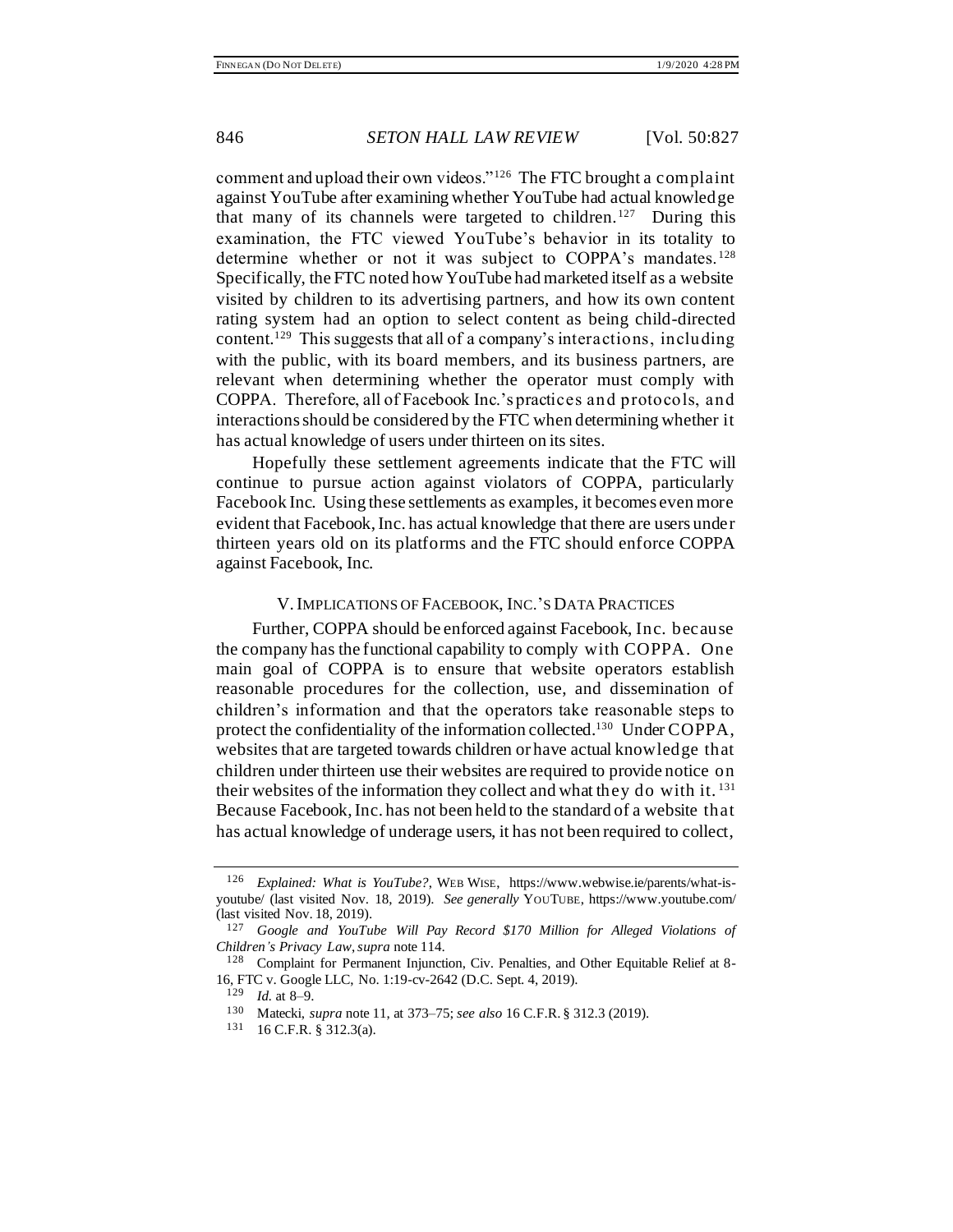use, or disseminate user's data in accordance with COPPA. To better understand how Facebook, Inc. currently aligns with COPPA, it is important to understand the type of data Facebook and Instagram collect, what they do with such data, and how they notify its users of these practices.

## A. *Facebook, Inc.'s Current Data Policy*

Facebook, Inc. has a single Data Policy for Instagram and Facebook, which outlines the information they collect and how they use that information.<sup>132</sup> The Data Policy indicates that Facebook and Instagram collect content, communications, and other information, such as how the users use the products, what type of content they view or engage in, and the information about transactions made on the products, when the users use the websites.<sup>133</sup> In addition to information collected based off the account holder's use of the platform, the websites also collect information from the computers, phones, and other devices used to access the websites.<sup>134</sup> Similarly, the Data Policy stipulates that the sites also collect and use location-related information, known as geo-tags.<sup>135</sup> Additionally, Facebook and Instagram receive information from business partners like advertisers, application developers, and publishers that use the sites' social plug-ins.<sup>136</sup> These partners provide Facebook, Inc. with information about the user's activities off Facebook such as websites the user visits, the advertisements the user sees, and how the user uses other services.<sup>137</sup>

According to the Data Policy, Facebook, Inc. uses this vast array of information it collects through the use of its websites and the information shared with it from third-party business partners to help "[p]rovide, personalize, and improve" its products.<sup>138</sup> Facebook, Inc. effectively combines the data collected from each user to learn more about that particular user's "connections, preferences, interests and activities" to

<sup>132</sup> *Data Policy*, *supra* note [57.](#page-7-2) The Data Policy also has a section in which it encourages its users to consider who they share their activity with on and off the products because different actions and activities will be visible to other users with whom the user may not be connected. *Id.* Facebook, Inc. also warns through its Data Policy that when a user engages in third-party apps, websites, or other services, those third parties can access the user's public profile. *Id.*

<sup>133</sup> *Id.*

<sup>134</sup> *Id.* This information includes device attributes; device operations; identifiers; device signals; and data from device settings, network and connections information, and cookie data. *Id.*

 $\frac{135}{136}$  *Id.* 

 $\frac{136}{137}$  *Id.* 

*Id.* The data that third-party business partners share with Facebook, Inc. is not limited to only online data but could include purchases made in store. *Id.*

<sup>138</sup> *Data Policy*, *supra* not[e 57.](#page-7-2)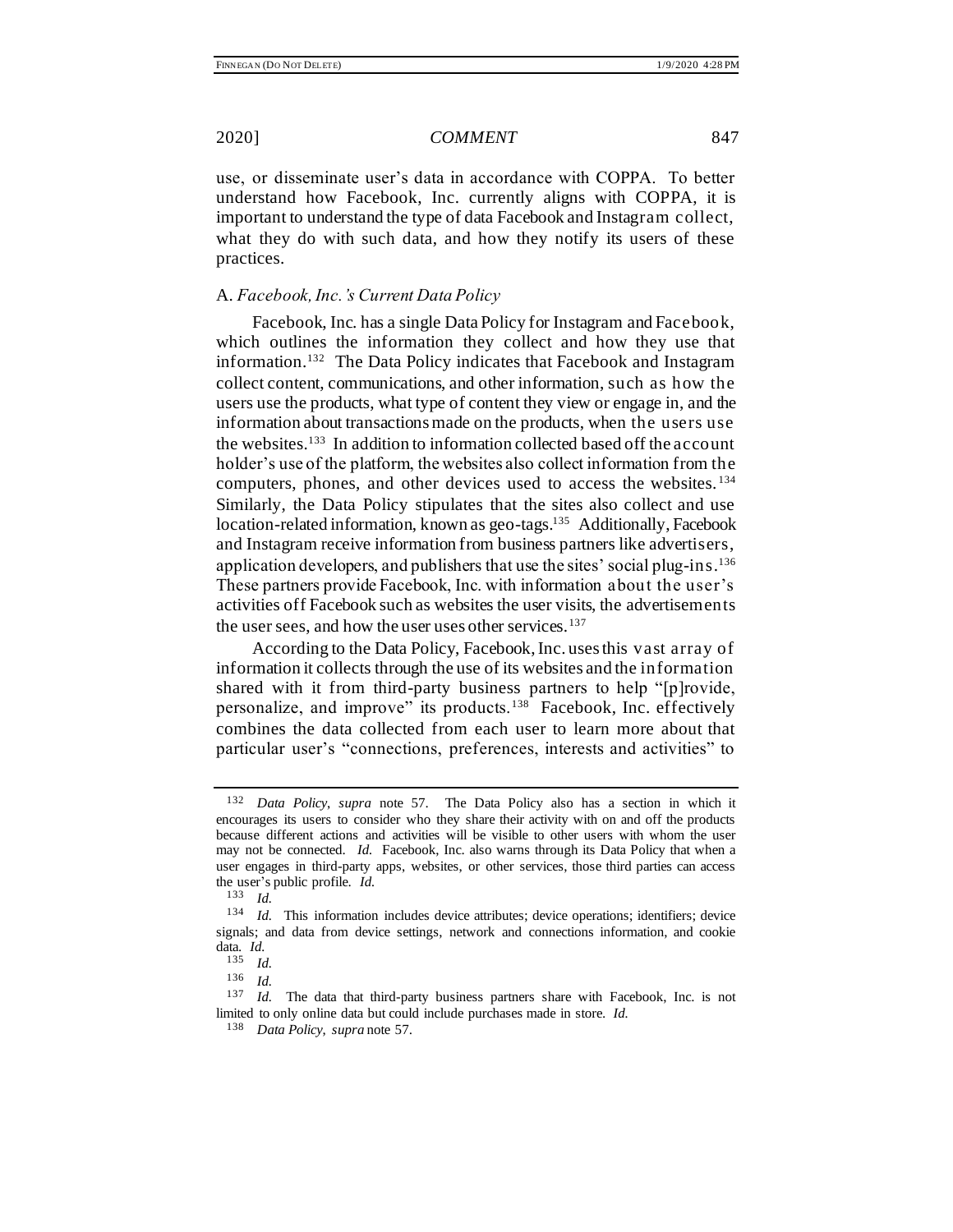provide an even more tailored and unique experience for each user. <sup>139</sup> Particularly, this tailoring is helpful to the company because Facebook, Inc. analyzes the user profile created by the compilation of collected data to show advertisements that the data suggests the user will prefer and act upon, thus making its websites more marketable to advertising companies who want to have their products reach their targeted audience and consumers.<sup>140</sup>

The Data Policy also states that Facebook, Inc. uses the data to provide measurement, analytics, and other business services to its third party business partners.<sup>141</sup> In essence, the company helps advertisers and other partners measure the effectiveness and distribution of their advertisements and other services to better understand the types of people that interact with their services.<sup>142</sup> Facebook, Inc. might share the user data profile with more than just advertisers, however, including business partners who use Facebook, Inc's analytic services, measurement partners, partners offering goods and services within Facebook products, vendors and service providers, researchers and academics, and law enforcement or legal requests.<sup>143</sup> Although these sites collect a vast amount of information and potentially share that information with a variety of business partners, the Data Policy also instructs how users can manage and delete their data, and explains how Facebook Inc.'s sites provide users with the ability to access, rectify, and erase their own data.<sup>144</sup>

The Data Policy examined here was revamped in April of 2018 to more explicitly notify Facebook and Instagram users of what data the sites were collecting and with whom they share it after several incidents in which Facebook's practices came under scrutiny.<sup>145</sup> Most notably, in

<span id="page-21-0"></span><sup>139</sup> *Id.*

<sup>&</sup>lt;sup>140</sup> *Id.* The Data Policy notes that users can monitor their choices over the data the sites collect through the Facebook and Instagram Settings pages. *Id. See also* Richard Nieva, *At Facebook and Twitter Hearings, Congress Needs to Bring Its A-Game*, CNET (Aug. 31, 2018), https://www.cnet.com/news/at-facebook-and-twitter-hearings-congress-needs-to-brin g-its-a-game/ (reporting that when asked by a senator at a hearing how Facebook sustains a business model in which users do not pay for the services, Mark Zuckerberg responded by saying "we run ads.").

<sup>141</sup> *Data Policy*, *supra* not[e 57.](#page-7-2)

 $\frac{142}{143}$  *Id.* 

 $\frac{143}{144}$  *Id.* 

 $\frac{144}{145}$  *Id.* 

Laura Hautala, *Facebook's New Data Policy: Answers to Your Privacy Questions*, CNET (Apr. 21, 2018, 8:32 AM), https://www.cnet.com/news/facebook-data-policyanswers-to-your-privacy-questions-cambridge-analytica/. *See* Fraley v. Facebook, Inc., 966 F. Supp. 2d 939, 940 (N.D. Cal. 2013) (describing a class action case in which about 150 million Facebook members sued the site for misappropriating their names and/or likenesses to promote products and services through Facebook's "Sponsored Stories" program.). The parties reached a settlement that gave \$15 to the class members who filed claims against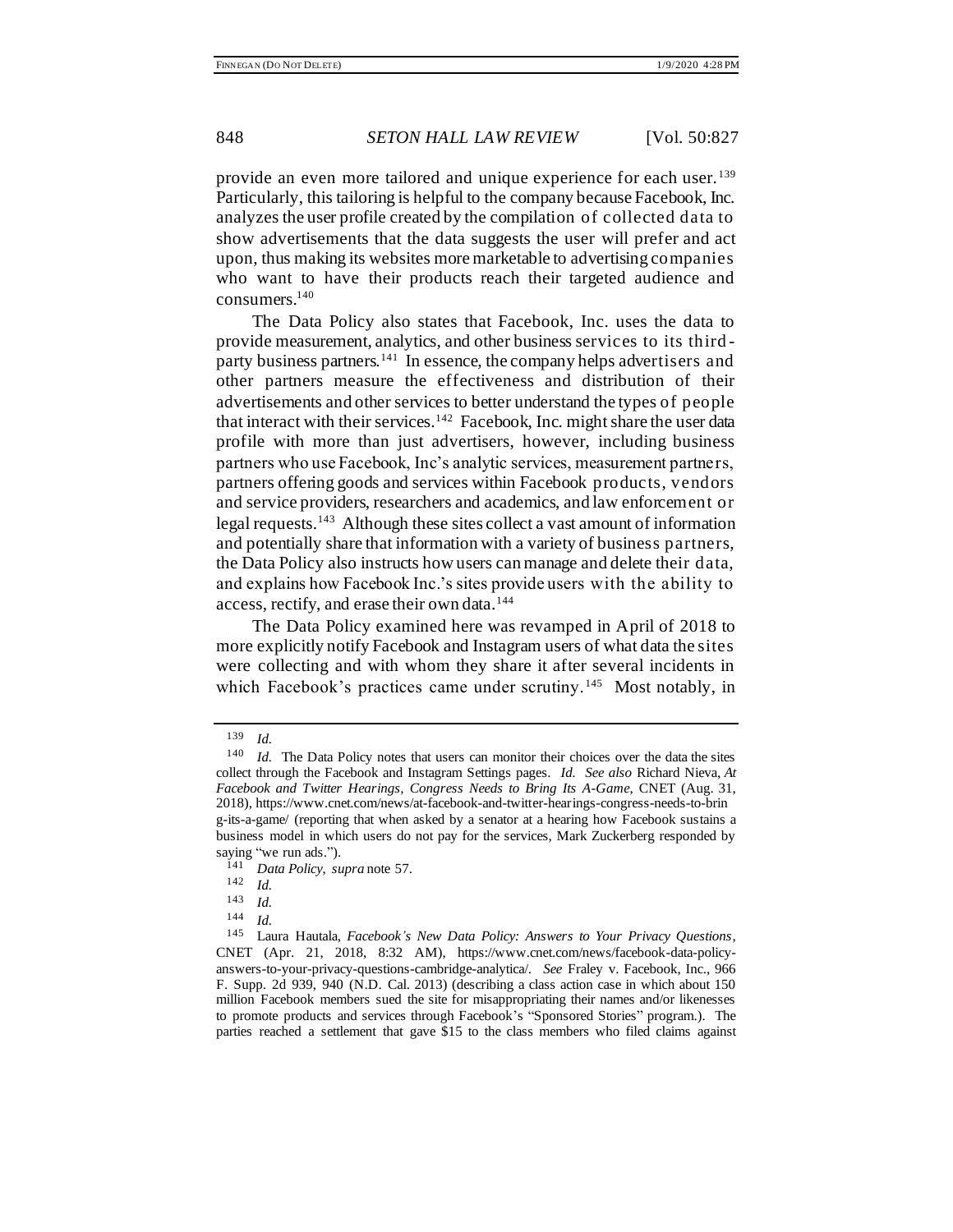March 2018, news broke that millions of Facebook users' data had been leaked to a political consulting firm called Cambridge Analytica.<sup>146</sup> The public's concern about their data led Facebook to revise its Data Policy to better communicate exactly what the company does with its users' information.<sup>147</sup>

### B. *Bridging Facebook's Gaps in its COPPA Compliance*

This revised Data Policy brings Facebook, Inc. closer to being COPPA compliant. COPPA requires that a website provide notice on its site prior to collecting information from children of what information it collects from children, how it uses that information, and its disclosure practices for such information.<sup>148</sup> Facebook, Inc.'s new Data Policy communicates to its users—regardless of age—what data it collects from them and how it uses and discloses that data.<sup>149</sup> By signing up for a Facebook or Instagram account, one agrees to the Data Policy; <sup>150</sup> and so, the parent of a child Facebook user would have notice of such information prior to the collection of their child's data, pursuant to COPPA.<sup>151</sup> In this respect, the new Data Policy has addressed several factors that are imperative for COPPA compliance.

But Facebook, Inc.'s practices currently do not comply with COPPA in regard to the parental consent and parental review requirements that COPPA mandates.<sup>152</sup> Typically, the parental consent and parental review mandates have proven difficult for websites to effectively implement.<sup>153</sup> Yet, Facebook, Inc. has been able to implement this requirement through

<sup>151</sup> 16 C.F.R. § 312.3(b).

Facebook and required Facebook to make changes to the Statement of Rights and Responsibilities that at the time "governed" the use of the site, and to provide its users with more information, and control over, how their names and likenesses are employed in connection with Sponsored Stories. *Id.* 

<sup>146</sup> Hautala, *supra* not[e 145](#page-21-0)*.*

<sup>147</sup> *See id.* 

<sup>148</sup> 16 C.F.R. § 312.3(a) (2019).

<sup>149</sup> *Data Policy*, *supra* not[e 57.](#page-7-2) The first three headings of the Policy are titled "What kinds of information do we collect?," "How do we use this information?," and "How is this information shared?." *Id.* 

<sup>150</sup> *Create a New Account*, *supra* note [96](#page-14-1) ("By clicking Sign Up, you agree to our Terms, Data Policy, and Cookies Policy."); INSTAGRAM, *supra* not[e 64](#page-9-2) ("By signing up you agree to our Terms, Data Policy, and Cookies Policy.").

<sup>152</sup> COPPA requires a website operator to "[o]btain verifiable parental consent prior to any collection, use, and/or disclosure of personal information from children" and requires websites to provide parents with a reasonable way in which they can "review the personal information collected from" children. *Id.* § 312.3(b)–(c).

<sup>153</sup> *See* Matwyshyn, *supra* not[e 25](#page-3-0), at 8 (noting that one challenge with COPPA is that it "continues to be predicated on the idea that an adult parent's proficiency with technology necessarily surpasses that of her child, an assumption that research demonstrates to be unsustainable.").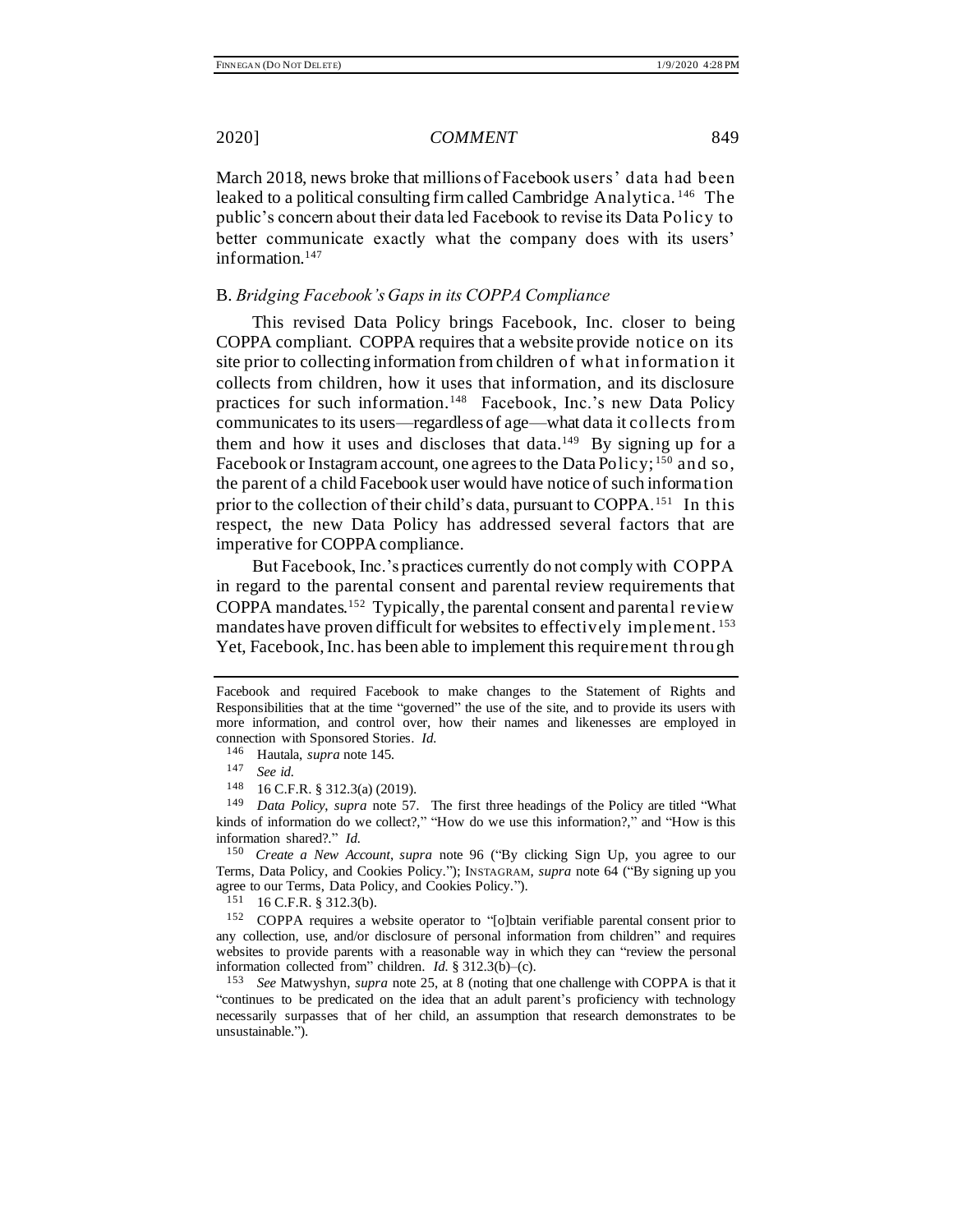<span id="page-23-0"></span>its development of its app Messenger Kids.<sup>154</sup> Messenger Kids is a videocalling and messaging app developed and run by Facebook, Inc. that allows kids to connect with parent-approved contacts.<sup>155</sup> A child's Messenger Kids account is activated by the parent authenticating his or her child's device through the parent's own Facebook account.<sup>156</sup> Once the child is using the account, the parent is able to monitor with whom the child is communicating through the app and control the child's contact list through a "Parent Portal" on the parent's main Facebook app.<sup>157</sup> It is also through the Parent Portal that parents may manage or delete their child's information, in compliance with COPPA regulations.<sup>158</sup>

Like Facebook, Inc.'s main Data Policy, the Messenger Kids's Privacy Policy also informs the user about the kinds of inf ormation Facebook collects through the app, how it uses the information, and how the information is shared.<sup>159</sup> The main difference is that Messenger Kids also addresses how parents can manage or delete their child's information.<sup>160</sup> Interestingly, Facebook, Inc.'s Data Policy also informs the users how they can manage or delete their own information that they share.<sup>161</sup> Therefore, if Facebook were to allow access to users under thirteen, it would not have to create new procedures for how a parent could manage or delete their child's information because this functionality is already available to current users.<sup>162</sup> Instead, Facebook would only need to provide parents with the accessibility to manage their child's account, which it could implement by connecting the parent's Facebook account to

 $162$  *Id.* 

<sup>154</sup> MESSENGER KIDS, https://messengerkids.com (last visited Nov. 3, 2018) (indicating that Messenger Kids is COPPA compliant). *But see* Caroline Spiezio, *Senators Probe Facebook on More Possible Privacy Violations, This Time Over COPPA*, LAW.COM (Aug. 6, 2019 4:53 PM) https://www.law.com/corpcounsel/2019/08/06/senators-probe-facebookon-more-possible-privacy-violations-this-time-over-coppa/?slreturn=20191018130159

<sup>(&</sup>quot;Senators are pushing for 'more transparency' around an alleged security flaw in Facebook Messenger Kids that allowed unauthorized adults to communicate with children under 13, in violation of COPPA.").

<sup>155</sup> MESSENGERS KIDS*, supra* not[e 154.](#page-23-0)

<sup>156</sup> *Id.* Creating a Messenger Kid account does not create a Facebook account for the child but rather a separate Messenger Kid account that is linked to the parent's own Facebook account. *Id.* 

 $\frac{157}{158}$  *Id.* 

<sup>158</sup> *Messenger Kids Privacy Policy*, FACEBOOK, https://www.facebook.com/legal/messe ngerkids/privacypolicy (last modified Dec. 4, 2017).<br> $\frac{159}{14}$ 

 $\frac{159}{160}$  *Id.* 

 $\frac{160}{161}$  *Id.* 

<sup>161</sup> *Data Policy*, *supra* not[e 57](#page-7-2) ("We provide you with the ability to access, rectify, port and erase your data."). The Data Policy also provides a link to the Facebook Settings and Instagram Settings that will direct the account holder directly to their unique portal in which they can manage the information they share. *Id.*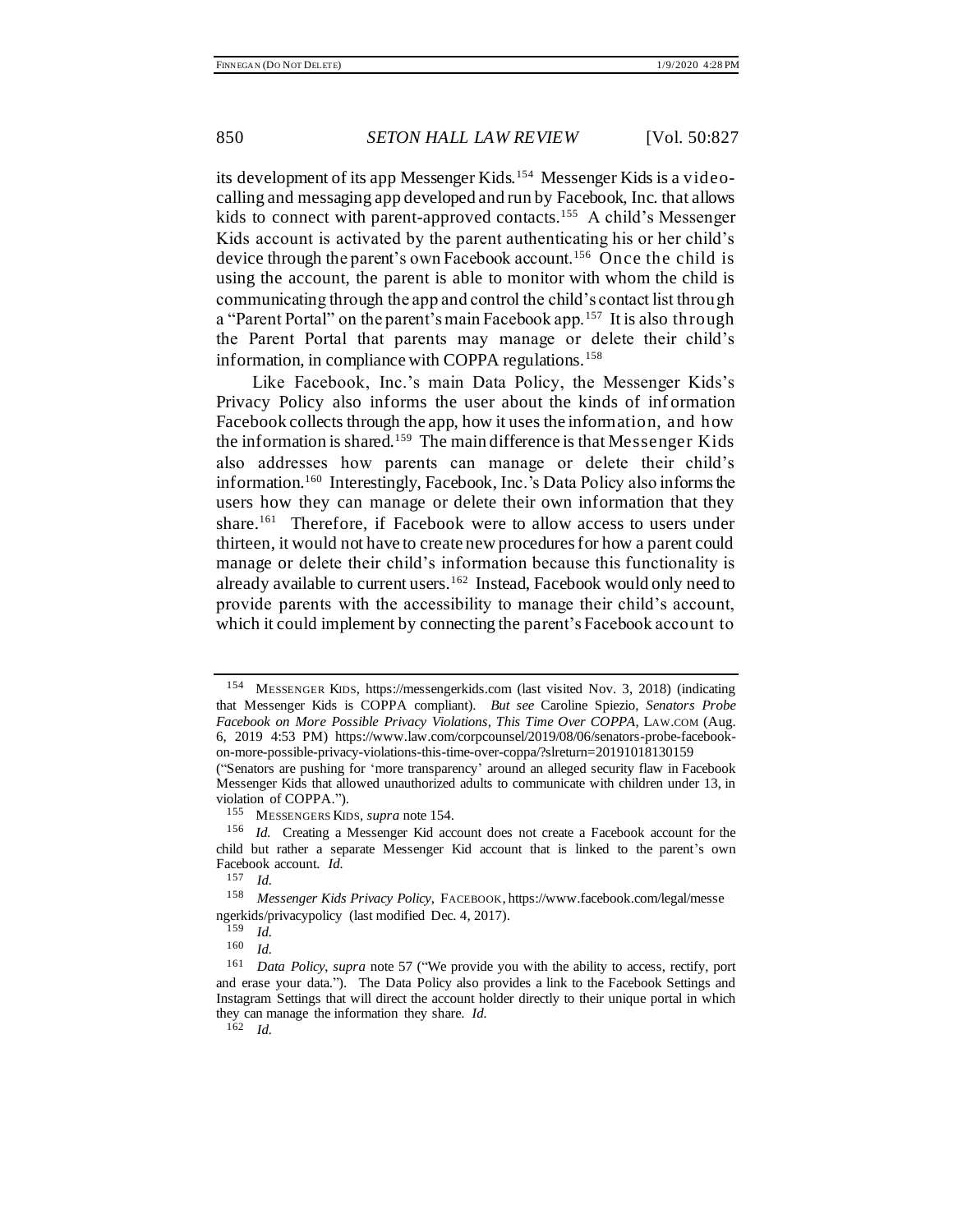their child's Facebook account, like it does with Messenger Kids.<sup>163</sup> Based on the functionality Facebook has exhibited through Messenger Kids, compliance with COPPA is well within its realm of capabilities.<sup>164</sup>

COPPA also requires that a website "[e]stablish and maintain reasonable procedures to protect the confidentiality, security, and integrity of personal information collected from children."<sup>165</sup> Facebook, Inc.'s Data Policy does not explicitly indicate what Facebook does to protect the information it collects, but it does indicate that it may use the data it collects to "[p]romote safety, integrity and security."<sup>166</sup> COPPA does not require, however, that the procedures be formalized or disseminated, but only that they are established and maintained, so a look beyond Facebook, Inc.'s Data Policy may indicate as much.<sup>167</sup> Facebook and Instagram both promulgate "Security Tips" that better inform their users of proactive measures the users can take to better safeguard their account and the information they share, and the sites offer extra security features that users can activate to better safeguard their account.<sup>168</sup> Although these are helpful and useful tips, this seemingly puts the onus on the user and does not indicate that the company itself has established or maintained practices that ensure its data collection and dissemination measures are secure.<sup>169</sup>

In fact, many are currently asking whether Facebook maintains safe data practices following the reported Cambridge Analytica data breach that affected an estimated 87 million users' data.<sup>170</sup> Amidst social dismay, an FTC inquiry, and several federal hearings, Facebook founder Mark Zuckerberg publicly apologized for the data breach, indicating he was "sorry [Facebook] didn't do more at the time."<sup>171</sup> Zuckerberg has also

<sup>163</sup> MESSENGER KIDS, *supra* not[e 154.](#page-23-0)

<sup>164</sup> *But see Advocates Tell FTC: Facebook Is Violating Children's Privacy Law*, CAMPAIGN FOR COMMERCIAL-FREE CHILDHOOD (Oct. 3, 2018), http://www.commercialfreec hildhood.org/blog/advocates-tell-ftc-facebook-violating-children%E2%80%99s-privacy-law (describing how the Campaign for a Commercial-Free Childhood filed a complaint with the FTC that through Messenger Kids Facebook, Inc. has violated COPPA). There has been no FTC action regarding this complaint.

<sup>165</sup> 16 C.F.R. § 312.3(e) (2019).

<sup>166</sup> *Data Policy*, *supra* not[e 57.](#page-7-2)

<sup>16</sup> C.F.R. § 312.3.

<sup>168</sup> *Security Tips*, FACEBOOK, https://www.facebook.com/help/379220725465972?ref= dp (last visited Nov. 3, 2018).

<sup>169</sup> *Id.* (including suggestions like being the only one who knows your password, logging out when you are away from your computer, and thinking before you click or download anything).

<sup>170</sup> Sam Meredith, *Facebook-Cambridge Analytica: A Timeline of the Data Hijacking Scandal*, CNBC (Apr. 10, 2018, 9:51 AM), https://www.cnbc.com/2018/04/10/facebookcambridge-analytica-a-timeline-of-the-data-hijacking-scandal.html.

<sup>171</sup> *Id.* (quoting advertisements originally appearing in The New York Times, The Washington Post, The Wall Street Journal, as well as in United Kingdom's The Observer,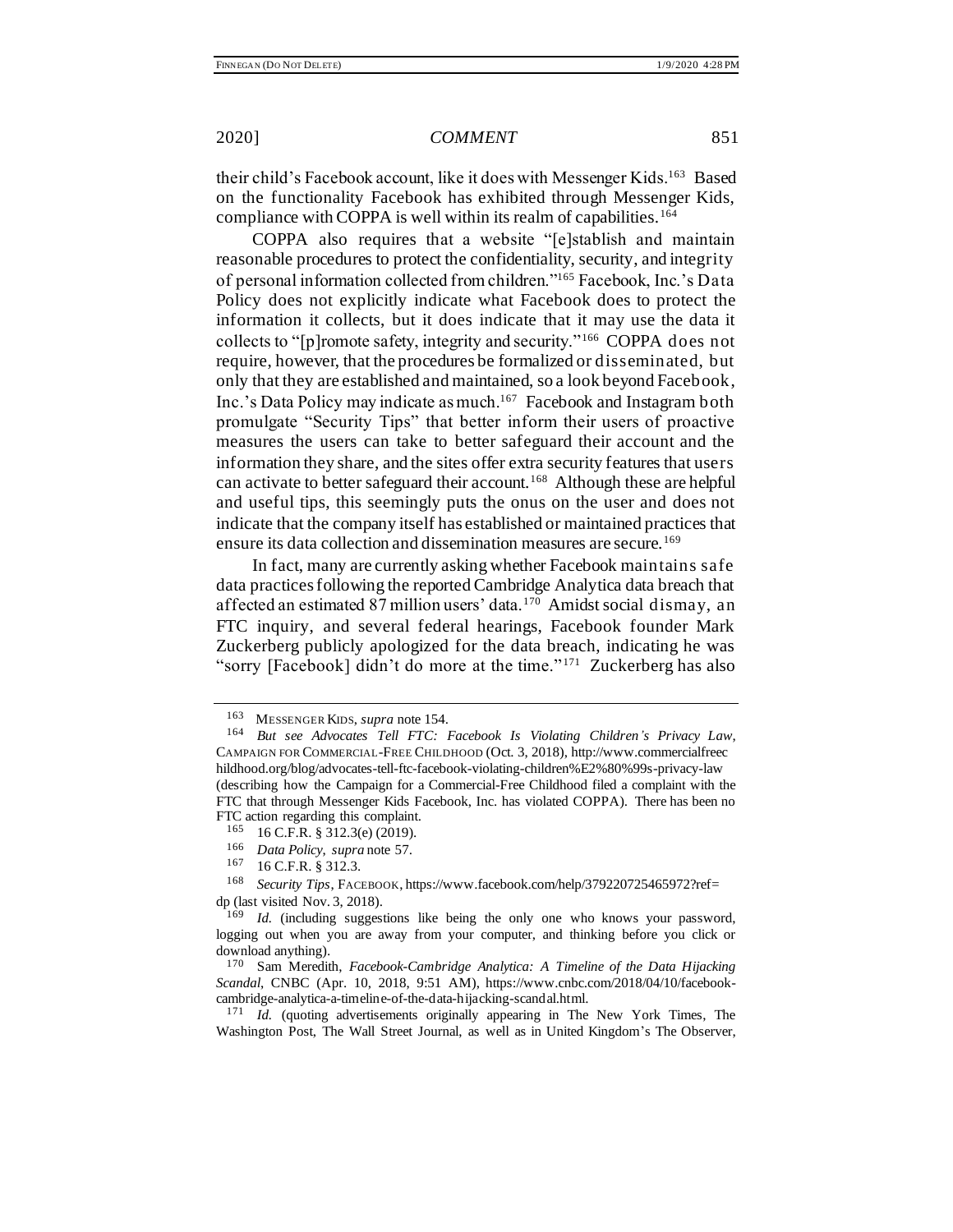represented that Facebook is "now taking steps to ensure this [does not] happen again."<sup>172</sup> As Facebook, Inc. responds to this backlash it is likely that it will communicate more formalized practices representing how it will maintain the integrity and security of the personal information that it collects, which would put it even closer to COPPA compliance.

<span id="page-25-0"></span>Facebook, Inc.'s revised Data Policy addressing the information it collects and uses, its ability to maintain parental controls, and its current reexamination of its data practices proves the time is ripe for Facebook, Inc. to officially allow users under thirteen on its websites and fully conform its sites to comply with COPPA. Furthermore, the European Union's General Data Privacy Regulation (GDPR)<sup>173</sup> has imposed certain regulations on children's data,<sup>174</sup> with which Facebook, Inc. must necessarily comply.<sup>175</sup> The GDPR requires that any data collection of a user under sixteen must be with parental consent or authorization.<sup>176</sup> Facebook, Inc. currently allows users between thirteen and sixteen on its websites.<sup>177</sup> Therefore, unless Facebook, Inc. effectively locks all European accounts of users under sixteen, it must necessarily implement protocols that would be COPPA compliant in an effort to comply with the GDPR, as this mandate is more inclusive than the mandates in COPPA. <sup>178</sup> As Facebook, Inc. is tailoring its practices to conform with the GDPR, there is no reason why it should not simultaneously address the gaps in its COPPA compliance.

Although the United States does not have an equivalent law on the books to that of Europe's GDPR, some federal legislative action has been

The Sunday Times, The Mail on Sunday, Sunday Mirror, Sunday Express, and The Sunday Telegraph).

<sup>172</sup> *Id.*

<sup>173</sup> Regulation (EU) 2016/679 of the European Parliament and of the Council of 27 April 2016 on the Protection of Natural Persons with Regard to the Processing of Personal Data and on the Free Movement of Such Data, and Repealing Directive 95/46/EC, 2016 O.J. (L 119) 11.

<sup>174</sup> *Id.* (making it illegal to process personal data of a child under sixteen years old without parental consent or authorization).

<sup>175</sup> The GDPR applies to the processing of personal data of subjects who are in the European Union, regardless of whether the processing or processor takes place or is located in the European Union. *Id.* at art. 3. As of the second quarter of 2019, about 385 million Facebook users were located in Europe. *Facebook's Monthly Active Users (MAU) in Europe from 4th Quarter 2012 to 2nd Quarter 2019*, STATISTA, https://www.statista.com/sta tistics/745400/facebook-europe-mau-by-quarter/ (last visited Nov. 17, 2019).

<sup>176</sup> Regulation (EU) 2016/679, *supra* note [173,](#page-25-0) at art. 8 (1–2) (making it illegal to process personal data of a child under 16 years old without parental consent or authorization).<br> $\frac{177}{\text{See T}}$ 

<sup>177</sup> *See Terms of Service*, *supra* not[e 8;](#page-1-2) *Terms of Use*, *supra* note [55.](#page-7-1)

<sup>178</sup> 16 C.F.R. § 312.2 (2019) (defining "child" as anyone an individual under the age of thirteen).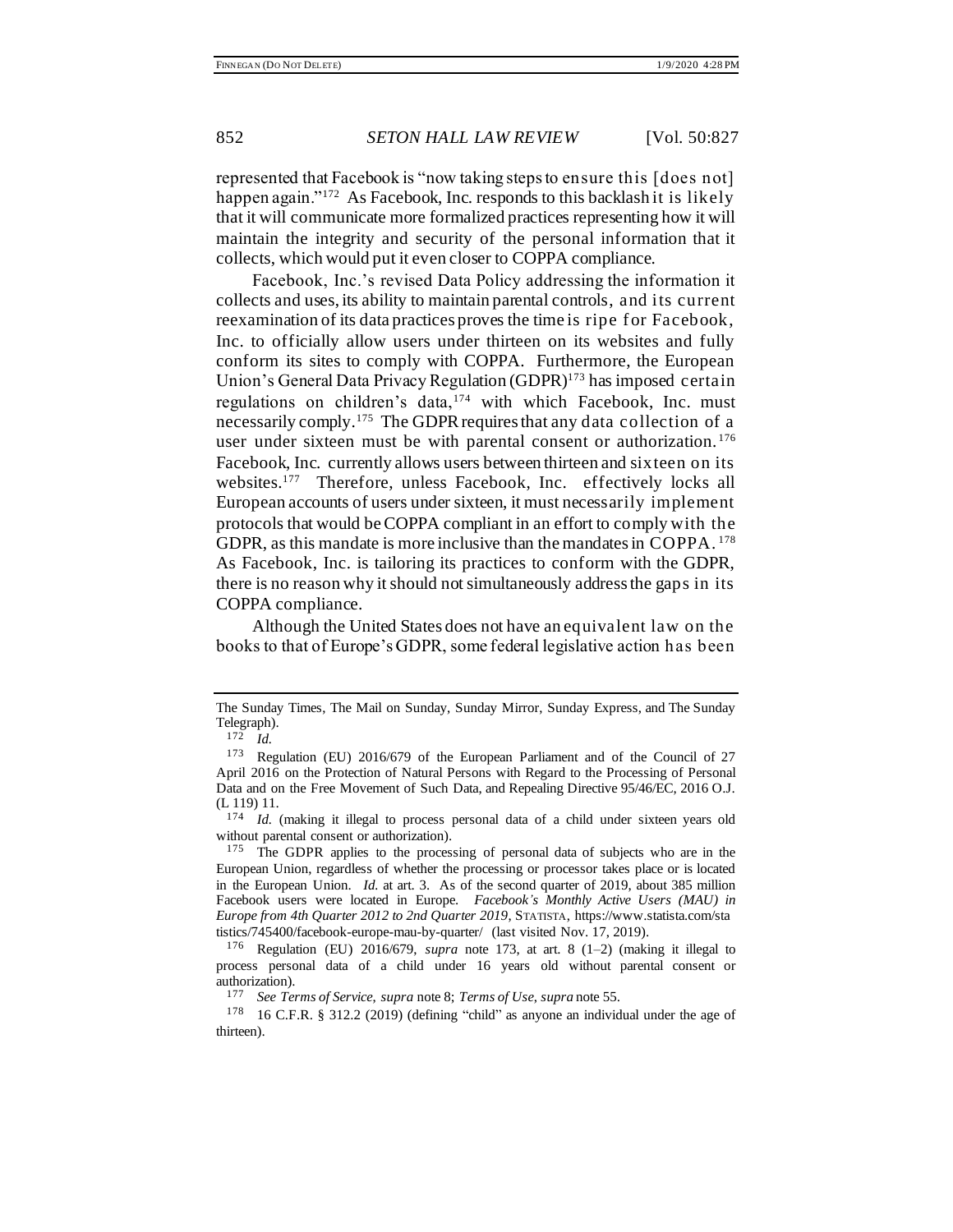<span id="page-26-0"></span>taken in an effort to match the GDPR's objectives. Although no bills have yet passed into law,<sup>179</sup> examining recent proposals further demonstrate how the American public has become increasingly concerned with data privacy. For example, in May 2018, a federal bill known as the "Do Not Track Kids Act of 2018" was introduced in the House of Representatives "[t]o strengthen protections relating to the online collection, use, and disclosure of personal information of children and minors."<sup>180</sup> This bill was would have significantly broadened the scope of COPPA and would have imposed much more stringent requirements on websites regarding the collection, use, and disclosure of personal information.<sup>181</sup> Similarly, in April 2018, two senators introduced an act to the Senate known as the Consent Act.<sup>182</sup> This proposed law would have required Facebook and other sites to obtain "opt-in" consent from their users before they shared the users' information.<sup>183</sup> Although there is agreement in Washington that there is a need for a general American data privacy law, these proposals died and there is no indication that a law will be forthcoming particularly soon.<sup>184</sup> But if the FTC were to hold Facebook, Inc. more accountable under the COPPA definition of an operator with actual knowledge of child-users, and if Facebook, Inc. were to revise its practices to ensure that all data collection is in compliance with COPPA, these actions would establish a clearer expectation of data privacy law compliance when a new American privacy law does eventually pass.

### VI.CONCLUSION

COPPA is a valid law that has the capability of ensuring safe datasharing for children on the internet. The loose enforcement of COPPA, as evidenced by Facebook, Inc.'s handling of COPPA, has made it so that the law itself is ineffective. The landscape of the internet is always evolving, but at a moment where internet users are taking a more particularized interest in the security of the data they share and a more active role in demanding answers about who sees their data and how their information is used, it is a pertinent time to reevaluate how Facebook, Inc., operates. Facebook, Inc. should take the initiative to comply with COPPA as it is

<sup>179</sup> *See* David McCabe, *Congress and Trump Agreed They Want a National Privacy Law. It Is Nowhere in Sight.*, N.Y. TIMES (Oct. 1, 2019), https://www.nytimes.com/2019/10/ 01/technology/national-privacy-law.html.<br><sup>180</sup> H.R. Res 5930, 115th Cong. (201

H.R. Res 5930, 115th Cong. (2018).

<sup>181</sup> *See generally id.* 

<sup>182</sup> Richard Lawler, *Senators Introduce Bill Creating A 'Privacy Bill of Rights'*, ENGADGET (Apr. 10, 2018), https://www.engadget.com/2018/04/10/senators-introduce-billcreating-a-privacy-bill-of-rights/.

 $183 \tilde{d}$ 

<sup>184</sup> McCabe, *supra* not[e 179.](#page-26-0)